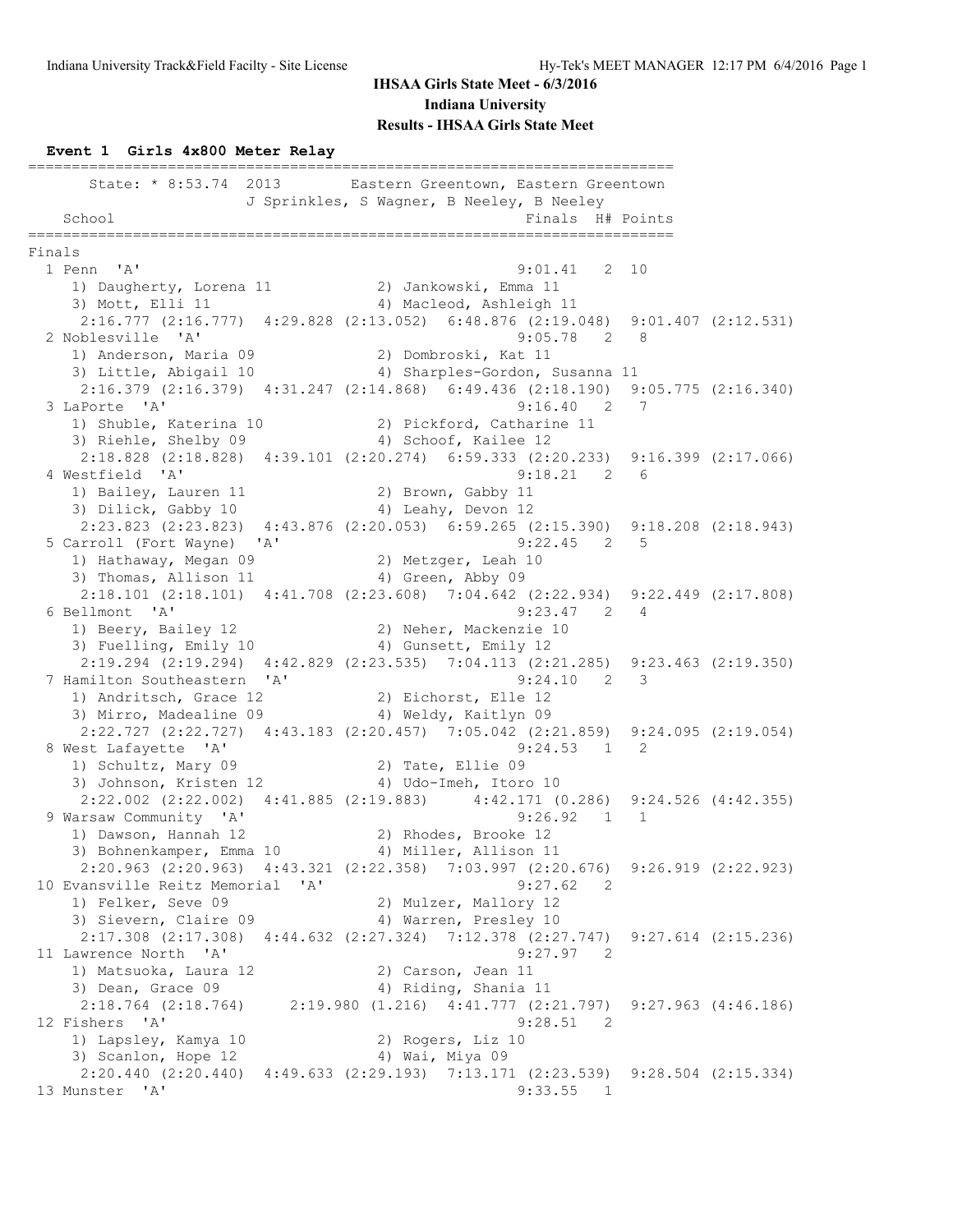### **....Event 1 Girls 4x800 Meter Relay** 1) Galvan, Kaylee 10 2) Mooney, Melanie 11 3) Bolhing, Brisa 09 (4) Foley, Olivia 10 2:22.833 (2:22.833) 4:46.909 (2:24.076) 7:12.566 (2:25.657) 9:33.548 (2:20.983) 14 Goshen 'A' 9:34.56 1 1) Kissinger, Jillian 10 2) Gallagher, Maggie 09 3) Kurtz, Hannah 10  $\hskip1cm$  4) Rangel, Nora 12 2:20.182 (2:20.182) 4:46.254 (2:26.072) 7:12.482 (2:26.228) 9:34.552 (2:22.070) 15 Franklin Central 'A' 9:37.78 1 1) Reedus, Jada 09 2) Comastri, Jennifer 12 3) Traas, Shayla 09 4) Hoover, Kaylor 11 2:21.907 (2:21.907) 4:42.608 (2:20.701) 7:08.795 (2:26.187) 9:37.775 (2:28.980) 16 Dekalb 'A' 9:40.15 2 1) Beckmann, Lauren 10 2) Schwartz, Tyler 10 3) Smith, Aiden 10 4) McCormick, Krista 12 2:19.393 (2:19.393) 4:53.542 (2:34.150) 7:14.333 (2:20.791) 9:40.148 (2:25.815) 17 Merrillville 'A' 9:40.67 1 1) Dye, Natalie 10 2) Gonzalez, Akelah 10 3) Taher, Diamond 10 4) McNeal, Brendea 10 2:23.468 (2:23.468) 4:51.286 (2:27.818) 7:18.926 (2:27.640) 9:40.667 (2:21.742) 18 Boonville 'A' 9:41.16 1 1) Barker, Haley 10 2) Brandenberger, Taylin 11 3) Willem, Kyerra 10 4) Faulkner, Alyssia 09 2:26.747 (2:26.747) 4:58.054 (2:31.307) 7:21.596 (2:23.542) 9:41.153 (2:19.558) 19 Indianapolis Bishop Chatard 'A' 9:42.40 2 1) Dietrick, Katie 09 2) Chapman, Erin 12 3) Jacquay, Delaney 11 (4) Coan, Rebecca 12 2:23.647 (2:23.647) 4:49.508 (2:25.862) 7:21.841 (2:32.333) 9:42.395 (2:20.555) 20 Pendleton Heights 'A' 9:45.80 2 1) Baer, Faith 11 2) Magers, Christina 10 3) McCarty, Alli 11 4) Dudley, Monica 12 2:24.160 (2:24.160) 4:51.371 (2:27.211) 7:13.414 (2:22.044) 9:45.791 (2:32.377) 21 Greenfield-Central 'A' 9:46.03 1 1) Cook, Sydney 10 2) Girolami, Savannah 12 3) Helgason, Katie 11  $\hskip10mm$  4) Loyal, Hayleigh 11 2:27.612 (2:27.612) 4:49.207 (2:21.596) 7:23.061 (2:33.854) 9:46.025 (2:22.965) 22 Terre Haute North Vigo 'A' 9:48.07 1 1) Zeck, Devon 11 2) Bunch, Hannah 11 3) Gatrell, Mary 09 4) Welker, Lindsay 12 2:22.248 (2:22.248) 2:26.811 (4.563) 7:23.263 (4:56.453) 9:48.063 (2:24.800) 23 Bloomington South 'A' 9:49.83 1 1) Galuska, Toudora 10 2) Rensink, Phoebe 09 3) Lien, Camryn 11 and 4) McMullen, Madison 10 2:19.917 (2:19.917) 4:46.343 (2:26.426) 7:28.177 (2:41.835) 9:49.824 (2:21.647) 24 Southport 'A' 9:52.82 2 1) Sharpe, Kayla 10 2) Blankenbaker, Heather 11 3) Bucker, Delaney 12 (4) Sullivan, Erin 11 2:36.261 (2:36.261) 5:05.811 (2:29.550) 7:35.878 (2:30.068) 9:52.818 (2:16.940) 25 Bloomington North 'A' 9:55.37 1 1) Silberstein, Rachel 11 2) Brown, Joy 12 3) Farmer, Bella 10 4) Flynn, Ella 12 2:26.832 (2:26.832) 2:26.850 (0.018) 4:55.653 (2:28.804) 9:55.362 (4:59.710) 26 Columbus North 'A' 9:56.11 1 1) Allen, Avrie 12 2) Ballard, Kirsten 10 3) Bouthier, Nina 12 4) Tong, Arig 10 2:26.816 (2:26.816) 4:57.852 (2:31.036) 7:27.272 (2:29.421) 9:56.108 (2:28.836)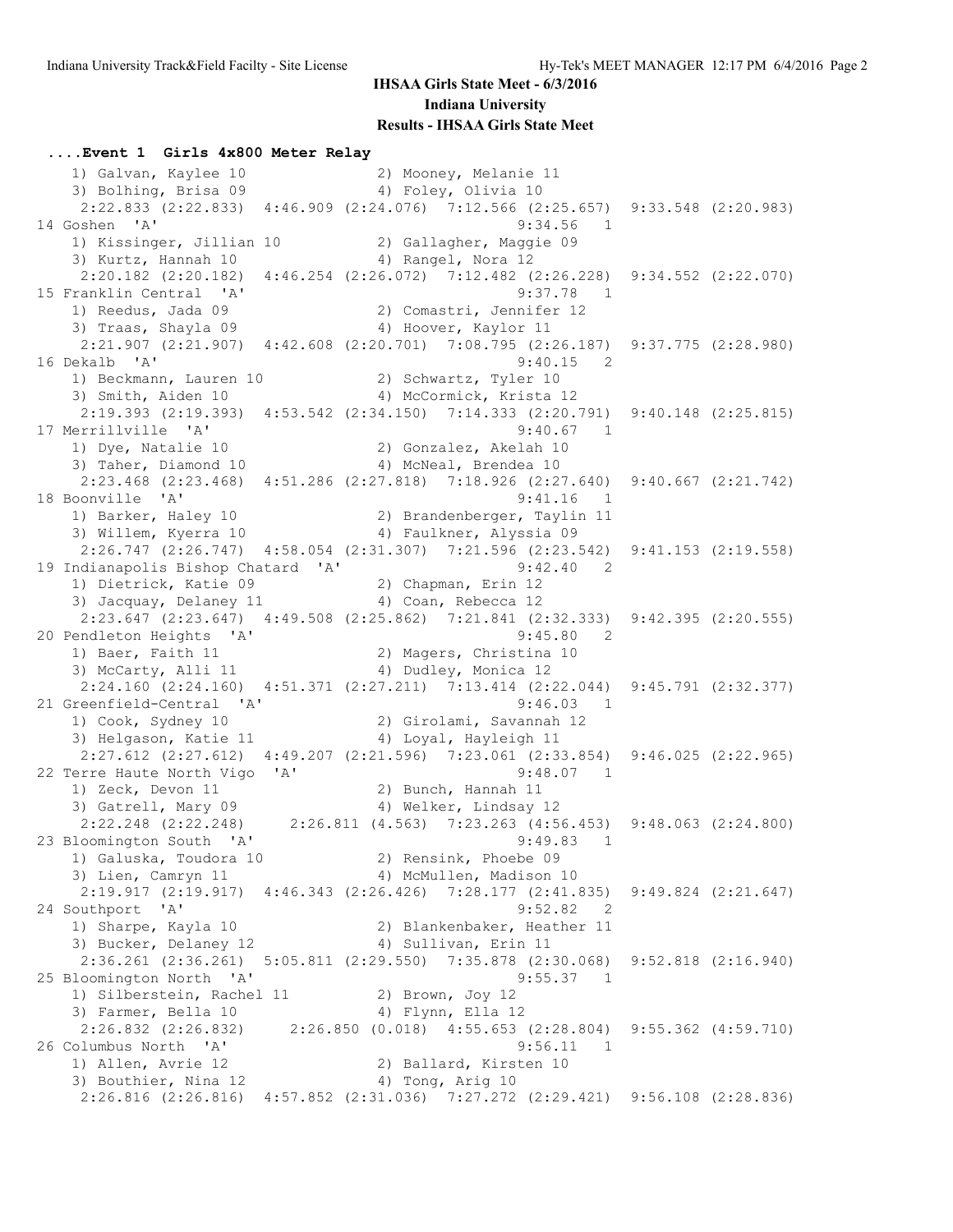**....Event 1 Girls 4x800 Meter Relay**

 27 Floyd Central 'A' 9:59.05 1 1) Batliner, Erica 10 2) Fitzgerald, Gracie 11 3) Paul, Morgan 11 4) Pearce, Lillian 09 2:25.914 (2:25.914) 4:59.693 (2:33.780) 7:27.857 (2:28.165) 9:59.048 (2:31.191)

#### **Event 2 Girls 100 Meter Dash**

========================================================================

| State: * 11.50 2015    | Lynna Irby, Pike              |                  |         |                |                     |
|------------------------|-------------------------------|------------------|---------|----------------|---------------------|
| Name                   | Year School                   | Prelims          | Wind H# |                |                     |
| Preliminaries          |                               |                  |         |                |                     |
| 1 Grabowski, Megan     | 12 Bloomington South          | 11.770 1.3 3     |         |                |                     |
| 2 Irby, Lynna          | 11 Pike                       | $11.780 - 0.1$ 1 |         |                |                     |
| 3 Byrdsong, Bryeana    | 12 Warren Central             | 12.020 0.7       |         | 2              |                     |
| 4 Christopher, Camille | 10 Hamilton SE                | $11.940 - 0.1$ 1 |         |                |                     |
| 5 Baker, Ashley        | 11 Warren Central             | 12.170 1.3       |         | 3              |                     |
| 6 Christian, Antonise  | 11 Gary West Side             | 12.180 0.7       |         | 2              |                     |
| 7 Simmons, Kyara       | 11 Ben Davis                  | $12.01q - 0.1$ 1 |         |                |                     |
| 8 Cooper, Shana        | 12 Hammond Bishop Noll        |                  |         |                | 12.24q 0.7 2 12.234 |
| 9 Harrison, Danielle   | 11 Fishers                    |                  |         |                | 12.24q 1.3 3 12.238 |
| 10 Covington, Mikeisha | 09 Warren Central             | $12.30 - 0.1$    |         | 1              |                     |
| 11 Green, Ariel        | 12 South Bend Clay            | $12.34$ 0.7      |         | 2              |                     |
| 12 Scott, Tychina      | 11 Bowman Academy             | $12.37$ 0.7      |         | 2              |                     |
| 13 Mitchell, Diamond   | 11 Avon                       | $12.40$ $1.3$ 3  |         |                |                     |
| 14 McDuffie, Devin     | 12 Brebeuf Jesuit             | $12.50$ $1.3$ 3  |         |                |                     |
| 15 Rich, Audrey        | 12 Warsaw Community           | 12.52            | $-0.1$  | $\mathbf{1}$   |                     |
| 16 Hubbard, Karen      | 12 Westfield                  | 12.59            | $-0.1$  | $\mathbf{1}$   |                     |
| 17 Miller, Chynna      | 12 Gary West Side 12.60 1.3 3 |                  |         |                |                     |
| 18 Harvin, Aniya       | 09 FW South Side              | $12.71 - 0.1 1$  |         |                |                     |
| 19 Kiser, Madison      | 11 Pioneer                    | 12.75            | 1.3     | 3              |                     |
| 20 Bell, Aaliyah       | 12 New Albany                 | 12.79            | 1.3     | 3              |                     |
| 21 McCann, Kathleen    | 10 Brown County               | 12.80            | $-0.1$  | $\mathbf{1}$   |                     |
| 22 Lockett, Tianna     | 11 Heritage                   | 12.81            | $-0.1$  | 1              |                     |
| 23 Kelly, Katara       | 09 Broad Ripple               | 12.83 0.7        |         | 2              |                     |
| 24 Snodgrass, Brooklyn | 09 Brownstown Central         | $12.92 \t 0.7$   |         | $\overline{2}$ |                     |
| 25 Wilson, McKenzie    | 11 Elwood Community           | $12.93$ 0.7      |         | 2              |                     |
| 26 Niehaus, Megan      | 10 Vincennes Rivet            | 12.94            | 0.7     | 2              |                     |
| 27 Toney, Jordan       | 10 Evansville Harrison        | 13.11            | 1.3     | 3              |                     |

#### **Event 2 Girls 100 Meter Dash**

|        | 2015<br>State: $* 11.50$<br>Name | Lynna Irby, Pike<br>Year School | Finals        |        | Wind Points   |
|--------|----------------------------------|---------------------------------|---------------|--------|---------------|
| Finals |                                  |                                 |               |        |               |
|        | 1 Irby, Lynna                    | 11 Pike                         | $11.50* -0.3$ |        | 1 O           |
|        | 2 Byrdsong, Bryeana              | 12 Warren Central               | $11.80 - 0.3$ |        | 8             |
|        | 3 Christian, Antonise            | 11 Gary West Side               | 12.03         | $-0.3$ | 7             |
|        | 4 Christopher, Camille           | 10 Hamilton SE                  | 12.07         | $-0.3$ | 6             |
|        | 5 Baker, Ashley                  | 11 Warren Central               | 12.12         | $-0.3$ | 5             |
|        | 6 Simmons, Kyara                 | 11 Ben Davis                    | 12.27         | $-0.3$ | 4             |
|        | 7 Cooper, Shana                  | 12 Hammond Bishop Noll          | 12.47         | $-0.3$ | 3             |
|        | 8 Harrison, Danielle             | 11 Fishers                      | 12.59         | $-0.3$ | $\mathcal{L}$ |
|        | 9 Grabowski, Megan               | 12 Bloomington South            | 1:00.00       | $-0.3$ |               |
|        | Preliminaries                    |                                 |               |        |               |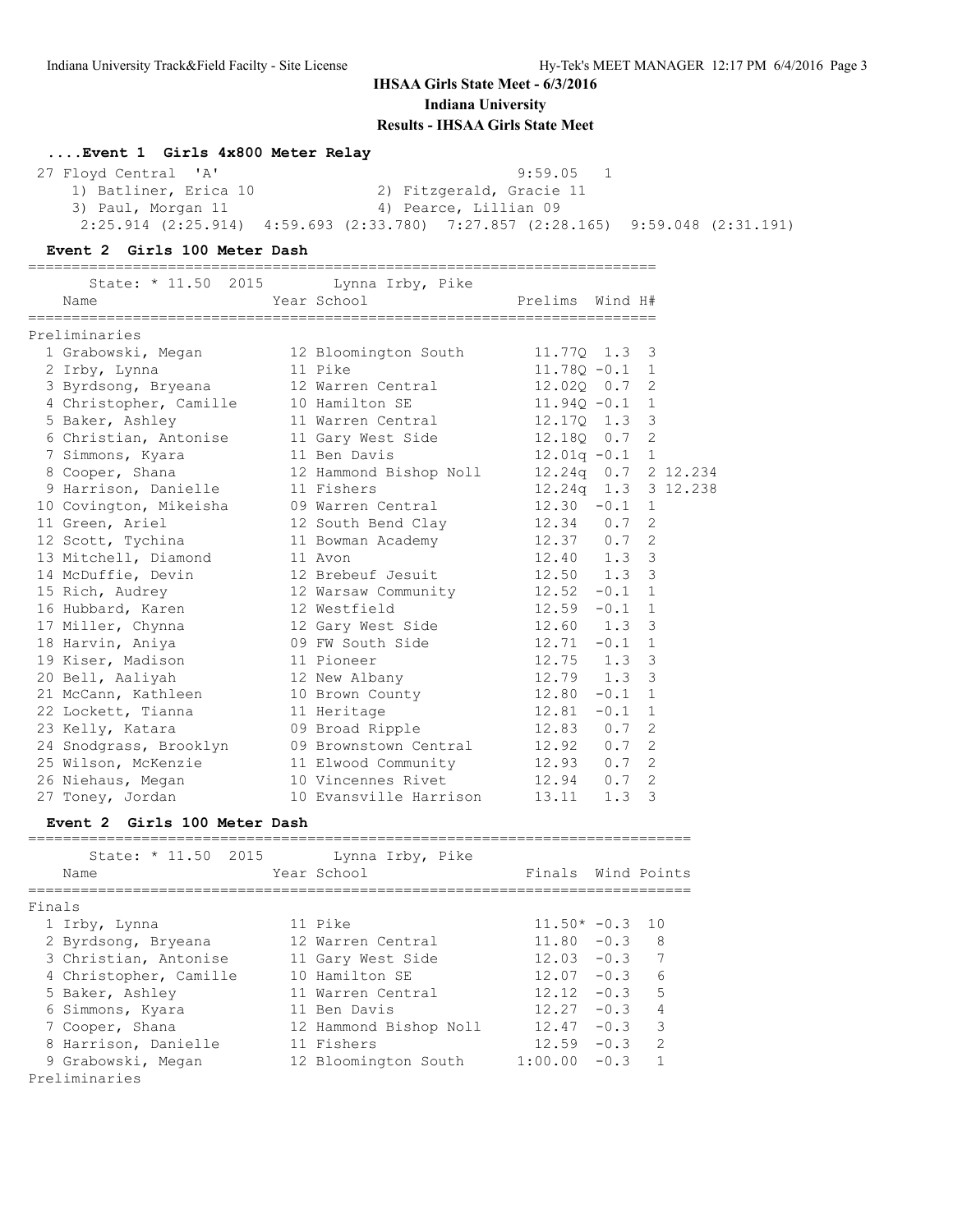# **....Event 2 Girls 100 Meter Dash**

| 10 Covington, Mikeisha | 09 Warren Central      |
|------------------------|------------------------|
| 11 Green, Ariel        | 12 South Bend Clay     |
| 12 Scott, Tychina      | 11 Bowman Academy      |
| 13 Mitchell, Diamond   | 11 Avon                |
| 14 McDuffie, Devin     | 12 Brebeuf Jesuit      |
| 15 Rich, Audrey        | 12 Warsaw Community    |
| 16 Hubbard, Karen      | 12 Westfield           |
| 17 Miller, Chynna      | 12 Gary West Side      |
| 18 Harvin, Aniya       | 09 FW South Side       |
| 19 Kiser, Madison      | 11 Pioneer             |
| 20 Bell, Aaliyah       | 12 New Albany          |
| 21 McCann, Kathleen    | 10 Brown County        |
| 22 Lockett, Tianna     | 11 Heritage            |
| 23 Kelly, Katara       | 09 Broad Ripple        |
| 24 Snodgrass, Brooklyn | 09 Brownstown Central  |
| 25 Wilson, McKenzie    | 11 Elwood Community    |
| 26 Niehaus, Megan      | 10 Vincennes Rivet     |
| 27 Toney, Jordan       | 10 Evansville Harrison |

#### **Event 3 Girls 100 Meter Hurdles**

| Name                     | State: * 13.95 2005 Vanneisha Ivy, Muncie Central<br>Year School | Prelims Wind H#         |          |                |  |
|--------------------------|------------------------------------------------------------------|-------------------------|----------|----------------|--|
| 1 LaCosse, Kristen       | 11 Crown Point                                                   | $14.360 - 0.1$ 2        |          |                |  |
| 2 Jackson, Kayland       | 11 Warren Central                                                | $14.370 - 0.7$ 1        |          |                |  |
| 3 Green, JeBria          | 12 Fort Wayne Wayne                                              | 14.590  0.1  3  14.589  |          |                |  |
| 4 Heeb, Gracie           | 12 Bloomington North                                             | $14.590 - 0.1$ 2 14.589 |          |                |  |
| 5 Fair, Tajaa            | 12 South Bend Adams 14.650 0.1 3                                 |                         |          |                |  |
| 6 Miller, Jessica        | 12 Fairfield                                                     | $14.93Q - 0.7$ 1        |          |                |  |
| 7 Batts, Kennedy         | 10 Warren Central 15.02q -0.1 2                                  |                         |          |                |  |
| 8 Hershberger, Riley     | 09 Northwood                                                     | $15.15q -0.7$ 1         |          |                |  |
| 9 Jungels, Jenna         | 12 Kankakee Valley 15.18q 0.1 3                                  |                         |          |                |  |
| 10 Barnes, Aaliyah       | 10 Muncie Central 15.19 -0.7 1 15.186                            |                         |          |                |  |
| 11 Turner, Nakita        | 10 New Haven                                                     | 15.19  0.1  3  15.189   |          |                |  |
| 12 Mackenzie, Mia        | 10 Hamilton SE                                                   | $15.21 - 0.1$           |          | 2              |  |
| 13 Wanner, Addie         | 10 South Adams 15.25 0.1 3                                       |                         |          |                |  |
| 14 Bell, Desiree         | 12 Chesterton                                                    | $15.34 -0.7$ 1          |          |                |  |
| 15 Jordan, Cienna        | 12 Cathedral                                                     | $15.40 -0.7$ 1          |          |                |  |
| 16 Phillips, Aniese      | 10 Fort Wayne Wayne 15.54 -0.1                                   |                         |          | 2              |  |
| 17 Schluttenhofer, Kayla | 11 Benton Central 15.64 -0.7 1                                   |                         |          |                |  |
| 18 Heuberger, Sarah      | $15.79 - 0.1$<br>12 Lake Central                                 |                         |          | 2              |  |
| 19 Phillips, Breanna     | 11 Fort Wayne Northrop 15.95 -0.1                                |                         |          | 2              |  |
| 20 Reynolds, Caitlyn     | 09 Springs Valley 16.10                                          |                         | $-0.1$   | $\overline{2}$ |  |
| 21 Robertson, Emily      | 11 Westfield                                                     | $16.11$ 0.1             |          | 3              |  |
| 22 Toney, Tessa          | 12 Arsenal Tech                                                  | $16.30$ 0.1             |          | 3              |  |
| 23 Goines, Hailey        | 10 Center Grove                                                  | $16.38$ 0.1             |          | 3              |  |
| 24 Emmons, Payton        | 11 Perry Central 16.49 0.1                                       |                         |          | 3              |  |
| 25 Gronbech, Laura       | 12 TH South Vigo 16.64                                           |                         | $-0.1$   | 2              |  |
| 26 Leary, Ariah          | 11 Evansville North 16.81                                        |                         | $-0.7$ 1 |                |  |
| -- Waqqoner, Grace       | 09 Vincennes Rivet                                               | FS                      | $-0.7$   | $\mathbf{1}$   |  |

========================================================================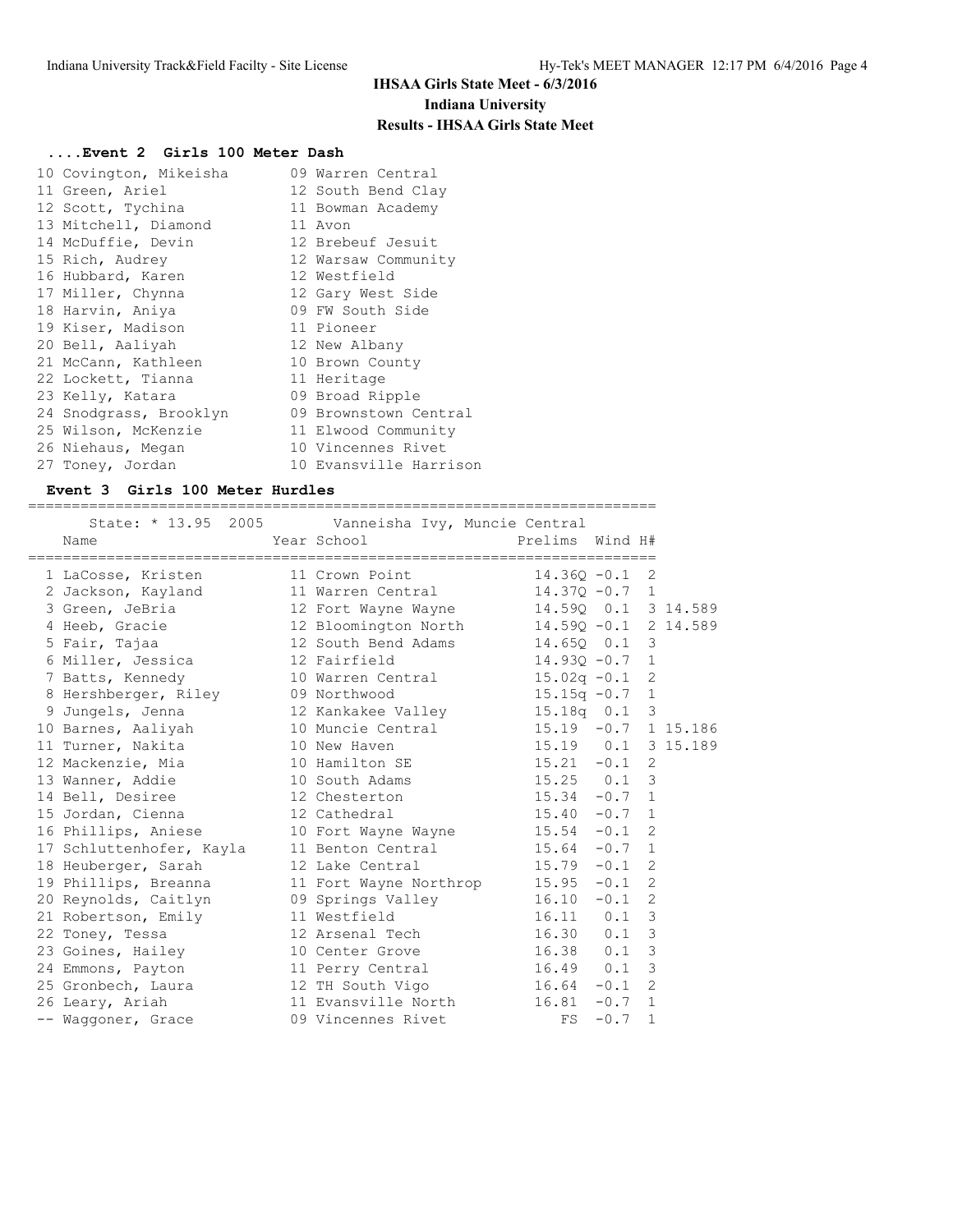**Event 3 Girls 100 Meter Hurdles**

|        | Name                              | State: * 13.95 2005 Vanneisha Ivy, Muncie Central<br>Year School | Finals Wind Points |              |
|--------|-----------------------------------|------------------------------------------------------------------|--------------------|--------------|
| Finals |                                   |                                                                  |                    |              |
|        | 1 Jackson, Kayland                | 11 Warren Central                                                | $14.00 - 0.1 10$   |              |
|        | 2 LaCosse, Kristen                | 11 Crown Point                                                   | $14.24 - 0.1$      | 8            |
|        | 3 Fair, Tajaa                     | 12 South Bend Adams                                              | $14.37 - 0.1$ 7    |              |
|        | 4 Green, JeBria                   | 12 Fort Wayne Wayne 14.38 -0.1                                   |                    | 6            |
|        | 5 Heeb, Gracie                    | 12 Bloomington North 14.46 -0.1                                  |                    | 5            |
|        | 6 Hershberger, Riley 09 Northwood |                                                                  | $15.06 - 0.1$ 4    |              |
|        | 7 Miller, Jessica                 | 12 Fairfield                                                     | $15.08 - 0.1$ 3    |              |
|        | 8 Batts, Kennedy                  | 10 Warren Central                                                | $15.11 - 0.1$      | 2            |
|        | 9 Jungels, Jenna                  | 12 Kankakee Valley                                               | $15.13 - 0.1$      | $\mathbf{1}$ |
|        | Preliminaries                     |                                                                  |                    |              |
|        | 10 Barnes, Aaliyah                | 10 Muncie Central                                                |                    |              |
|        | 11 Turner, Nakita                 | 10 New Haven                                                     |                    |              |
|        | 12 Mackenzie, Mia                 | 10 Hamilton SE                                                   |                    |              |
|        | 13 Wanner, Addie                  | 10 South Adams                                                   |                    |              |
|        | 14 Bell, Desiree                  | 12 Chesterton                                                    |                    |              |
|        | 15 Jordan, Cienna                 | 12 Cathedral                                                     |                    |              |
|        | 16 Phillips, Aniese               | 10 Fort Wayne Wayne                                              |                    |              |
|        | 17 Schluttenhofer, Kayla          | 11 Benton Central                                                |                    |              |
|        | 18 Heuberger, Sarah               | 12 Lake Central                                                  |                    |              |
|        | 19 Phillips, Breanna              | 11 Fort Wayne Northrop                                           |                    |              |
|        | 20 Reynolds, Caitlyn              | 09 Springs Valley                                                |                    |              |
|        | 21 Robertson, Emily               | 11 Westfield                                                     |                    |              |
|        | 22 Toney, Tessa                   | 12 Arsenal Tech                                                  |                    |              |
|        | 23 Goines, Hailey                 | 10 Center Grove                                                  |                    |              |
|        | 24 Emmons, Payton                 | 11 Perry Central                                                 |                    |              |
|        | 25 Gronbech, Laura                | 12 TH South Vigo                                                 |                    |              |
|        | 26 Leary, Ariah                   | 11 Evansville North                                              |                    |              |
|        | -- Waqqoner, Grace                | 09 Vincennes Rivet                                               |                    |              |

### **Event 4 Girls 200 Meter Dash**

|                                                       | State: * 23.12 1986 Maicel Malone, North Central Indpls |                    |               |
|-------------------------------------------------------|---------------------------------------------------------|--------------------|---------------|
| Name                                                  | Year School                                             | Prelims            | Wind H#       |
| 1 Irby, Lynna                                         | 11 Pike                                                 |                    | 24.220 1.3 3  |
| 2 Byrdsong, Bryeana 12 Warren Central                 |                                                         |                    | 24.350 0.3 1  |
|                                                       |                                                         |                    |               |
| 3 Grabowski, Megan               12 Bloomington South |                                                         |                    | 24.370 0.5 2  |
| 4 Covington, Mikeisha                                 | 09 Warren Central                                       |                    | 24.480 0.5 2  |
| 5 Christopher, Camille                                | 10 Hamilton SE                                          |                    | 24.600 1.3 3  |
| 6 Simmons, Kyara                                      | 11 Ben Davis                                            | 24.740             | $0.3 \quad 1$ |
| 7 Carver, Paris                                       | 11 Fishers                                              | 24.98q             | $0.5 \quad 2$ |
| 8 Cooper, Shana                                       | 12 Hammond Bishop Noll                                  | 25.16 <sub>q</sub> | $1.3-3$       |
| 9 Woodson, Ravon                                      | 12 Ben Davis                                            | 25.22 <sub>q</sub> | $0.5 \quad 2$ |
| 10 Scott, Tychina                                     | 11 Bowman Academy                                       | 25.30              | $0.3 \quad 1$ |
| 11 Henry, Jhala                                       | 11 Jeffersonville                                       | 25.48              | $1.3 \quad 3$ |
| 12 Hunter, Iyanla                                     | 09 Perry Meridian                                       | 25.57              | $0.5 \quad 2$ |
| 13 Thomas, Lauren                                     | 09 West Lafayette                                       | 25.63              | $0.3 \quad 1$ |
| 14 Gibson, Rachel                                     | 12 FW Dwenger                                           | 25.66              | $1.3 \quad 3$ |
| 15 Barnes, Janiyah                                    | 09 Concord                                              | 26.06              | $0.3 \quad 1$ |
| 16 Stokes, Aujone                                     | 10 Portage                                              | 26.08              | $0.3 \quad 1$ |
| 17 Bailey, Kiara                                      | 11 Evansville Bosse                                     | 26.11              | 2<br>0.5      |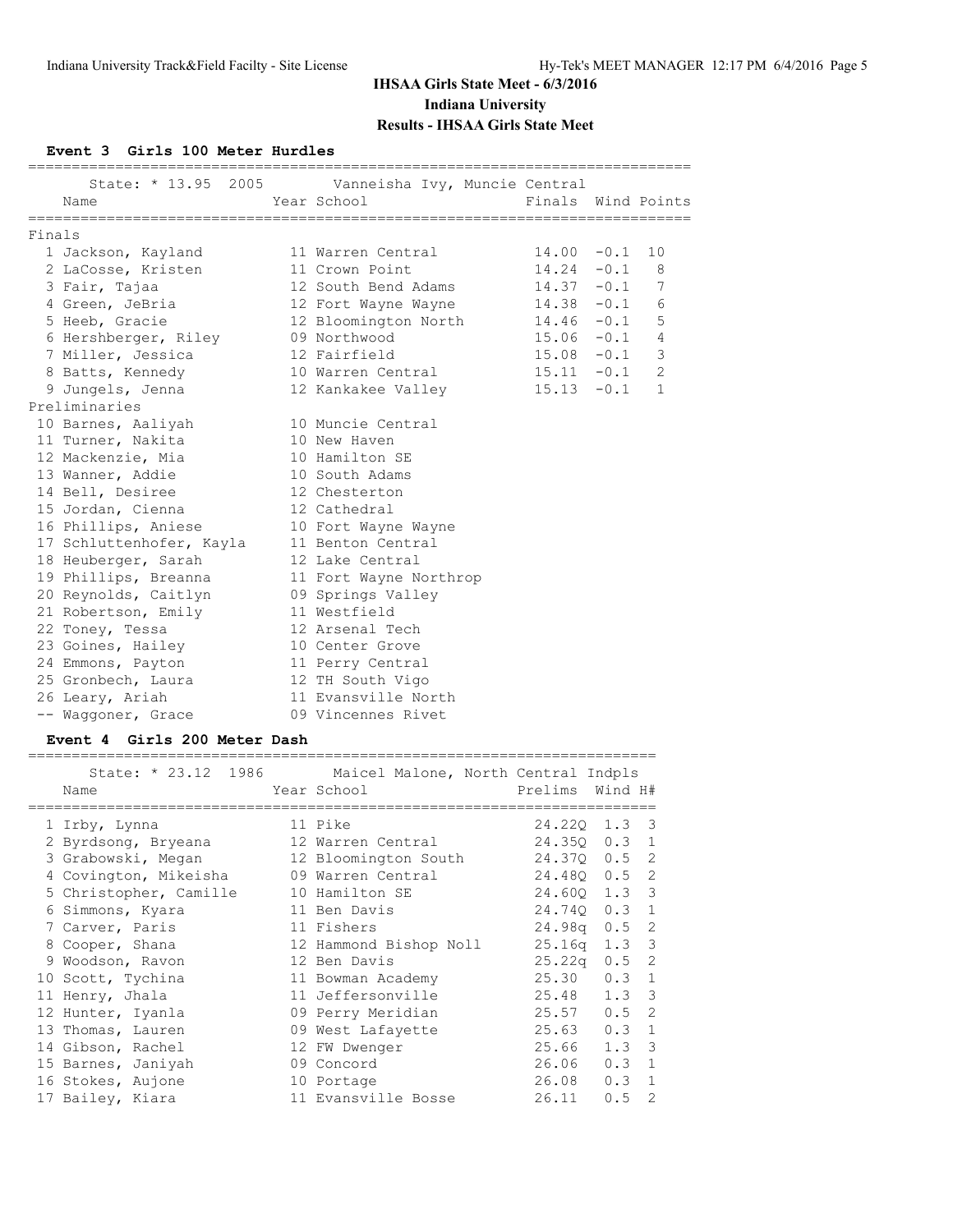# **....Event 4 Girls 200 Meter Dash**

| 18 Burns, Jenna      | 09 Heritage Hills      | 26.16 | $0.3 \quad 1$ |                            |
|----------------------|------------------------|-------|---------------|----------------------------|
| 19 Lewis, Shanice    | 11 River Forest        | 26.19 |               | $0.3$ 1 26.185             |
| 20 Wright, Cae'Sarae | 12 Homestead           | 26.19 |               | $0.5$ 2 26.188             |
| 21 Anderson, Hanna   | 10 Greenwood Community | 26.31 | $0.5 \quad 2$ |                            |
| 22 Bomba, Cydney     | 12 Bloomington South   | 26.32 |               | $0.3 \quad 1 \quad 26.314$ |
| 22 Woods, Mikaylah   | 12 Penn                | 26.32 |               | 1.3 3 26.314               |
| 24 Armbruster, Chloe | 12 Fairfield           | 26.37 |               | 1.3 3 26.367               |
| 25 Toney, Jordan     | 10 Evansville Harrison | 26.37 |               | 1.3 3 26.369               |
| 26 Moon, Ashley      | 12 SB Washington       | 26.46 | $0.5 \quad 2$ |                            |
| 27 Wilson, McKenzie  | 11 Elwood Community    | 26.69 | $1.3 \quad 3$ |                            |

# **Event 4 Girls 200 Meter Dash**

============================================================================

|        | State: * 23.12<br>1986 | Maicel Malone, North Central Indpls |         |                       |
|--------|------------------------|-------------------------------------|---------|-----------------------|
|        | Name                   | Year School                         | Finals  | Wind Points           |
|        |                        |                                     |         |                       |
| Finals |                        |                                     |         |                       |
|        | 1 Irby, Lynna          | 11 Pike                             | 23.53   | 0.4<br>10             |
|        | 2 Covington, Mikeisha  | 09 Warren Central                   | 24.41   | 0.4<br>8              |
|        | 3 Byrdsong, Bryeana    | 12 Warren Central                   | 24.60   | 0.4<br>7              |
|        | 4 Christopher, Camille | 10 Hamilton SE                      | 24.94   | 6<br>0.4              |
|        | 5 Carver, Paris        | 11 Fishers                          | 25.03   | 5<br>0.4              |
|        | 6 Woodson, Ravon       | 12 Ben Davis                        | 25.04   | $\overline{4}$<br>0.4 |
|        | 7 Simmons, Kyara       | 11 Ben Davis                        | 25.16   | 3<br>0.4              |
|        | 8 Cooper, Shana        | 12 Hammond Bishop Noll              | 25.45   | 0.4<br>$\overline{2}$ |
|        | 9 Grabowski, Megan     | 12 Bloomington South                | 3:03.40 | 0.4<br>$\mathbf{1}$   |
|        | Preliminaries          |                                     |         |                       |
|        | 10 Scott, Tychina      | 11 Bowman Academy                   |         |                       |
|        | 11 Henry, Jhala        | 11 Jeffersonville                   |         |                       |
|        | 12 Hunter, Iyanla      | 09 Perry Meridian                   |         |                       |
|        | 13 Thomas, Lauren      | 09 West Lafayette                   |         |                       |
|        | 14 Gibson, Rachel      | 12 FW Dwenger                       |         |                       |
|        | 15 Barnes, Janiyah     | 09 Concord                          |         |                       |
|        | 16 Stokes, Aujone      | 10 Portage                          |         |                       |
|        | 17 Bailey, Kiara       | 11 Evansville Bosse                 |         |                       |
|        | 18 Burns, Jenna        | 09 Heritage Hills                   |         |                       |
|        | 19 Lewis, Shanice      | 11 River Forest                     |         |                       |
|        | 20 Wright, Cae'Sarae   | 12 Homestead                        |         |                       |
|        | 21 Anderson, Hanna     | 10 Greenwood Community              |         |                       |
|        | 22 Bomba, Cydney       | 12 Bloomington South                |         |                       |
|        | 22 Woods, Mikaylah     | 12 Penn                             |         |                       |
|        | 24 Armbruster, Chloe   | 12 Fairfield                        |         |                       |
|        | 25 Toney, Jordan       | 10 Evansville Harrison              |         |                       |
|        | 26 Moon, Ashley        | 12 SB Washington                    |         |                       |
|        | 27 Wilson, McKenzie    | 11 Elwood Community                 |         |                       |

#### **Event 5 Girls 1600 Meter Run**

| State: * 4:43.46 2011<br>Name | Year School  | Waverly Neer, Culver Acade<br>Finals Points                                                     |  |
|-------------------------------|--------------|-------------------------------------------------------------------------------------------------|--|
| Finals                        |              |                                                                                                 |  |
| 1 Walther, Grace              | 12 Homestead | 4:48.68 10                                                                                      |  |
|                               |              | $1:13.669$ $(1:13.669)$ $2:26.347$ $(1:12.678)$ $3:39.828$ $(1:13.482)$ $4:48.680$ $(1:08.852)$ |  |

=======================================================================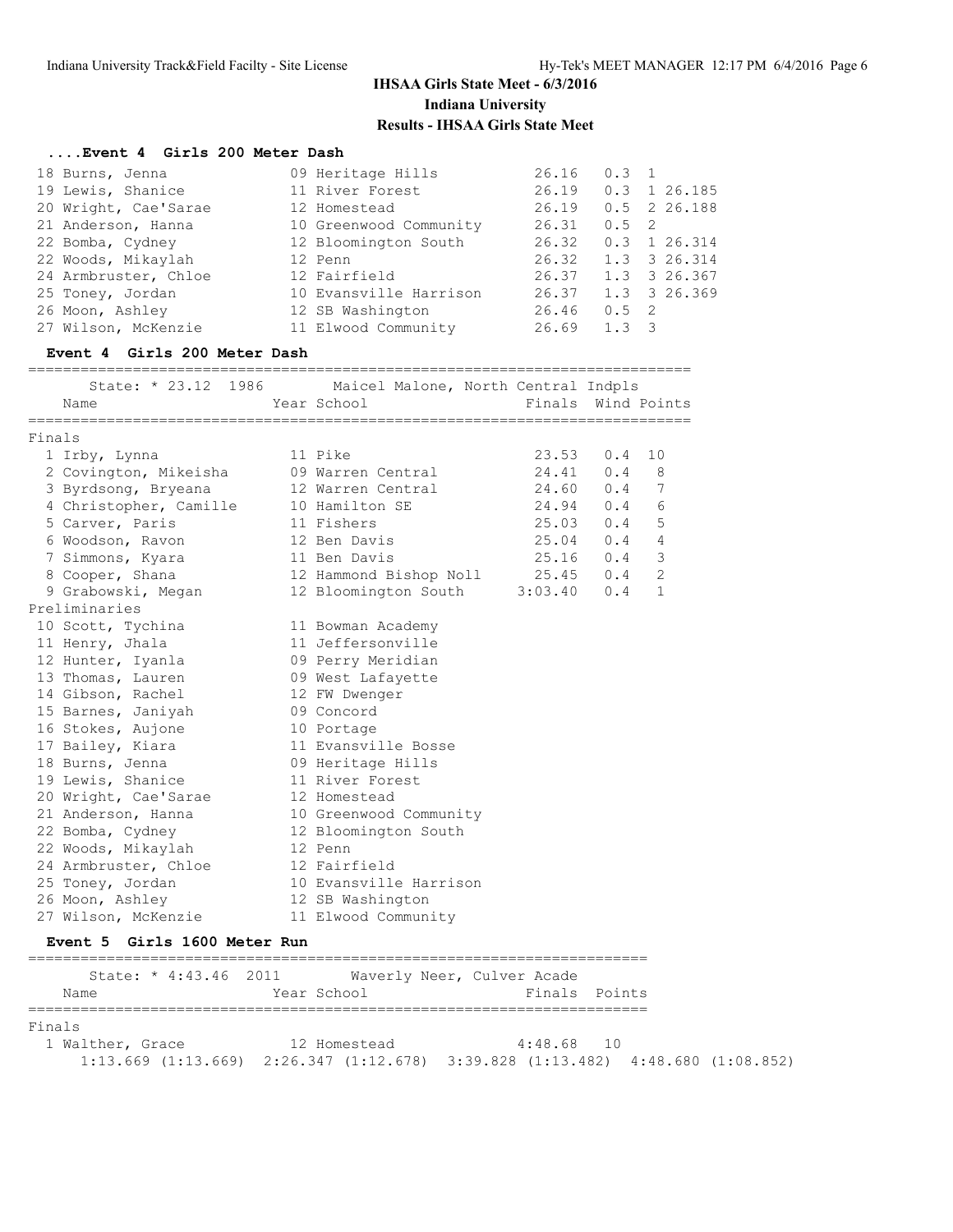# **....Event 5 Girls 1600 Meter Run**

| 2 Nicholson, Taylor                      | 11 Avon                                  | 4:49.23<br>- 8                                  |                         |
|------------------------------------------|------------------------------------------|-------------------------------------------------|-------------------------|
| $1:09.058$ $(1:09.058)$                  | $2:23.329$ $(1:14.271)$                  | $3:37.527$ $(1:14.199)$ $4:49.222$ $(1:11.695)$ |                         |
| 3 Johnson, Lauren                        | 12 West Lafayette                        | 4:52.43<br>$\overline{7}$                       |                         |
| $1:12.604$ $(1:12.604)$                  | 2:26.295(1:13.691)                       | $3:39.800$ $(1:13.505)$                         | 4:52.430(1:12.630)      |
| 4 Stoffel, Hannah                        | 12 Huntington North                      | 4:55.59<br>- 6                                  |                         |
| $1:13.865$ $(1:13.865)$                  | 2:28.935(1:15.070)                       | $3:42.548$ $(1:13.614)$                         | 4:55.583 (1:13.035)     |
| 5 Free, Katherine                        | 12 Cathedral                             | 4:57.45<br>5                                    |                         |
| $1:11.412$ $(1:11.412)$                  | $2:25.988$ $(1:14.576)$                  | $3:42.298$ $(1:16.310)$                         | $4:57.442$ $(1:15.145)$ |
| 6 Wilson, Emma                           | 09 Greencastle                           | 4:58.17<br>$\overline{4}$                       |                         |
| $1:14.158$ $(1:14.158)$                  | $2:30.747$ $(1:16.590)$                  | $3:47.667$ $(1:16.920)$                         | $4:58.166$ $(1:10.499)$ |
| 7 Korte, Josey                           | 11 Angola                                | 4:58.41<br>$\overline{\phantom{a}}$             |                         |
| $1:11.727$ $(1:11.727)$                  | $2:26.052$ $(1:14.326)$                  | $3:41.949$ $(1:15.897)$                         | $4:58.404$ $(1:16.455)$ |
| 8 Little, Abigail                        | 10 Noblesville                           | 4:58.66<br>$\overline{\phantom{0}}^2$           |                         |
| 1:14.013(1:14.013)                       | $2:30.031$ $(1:16.018)$                  | $3:47.412$ $(1:17.381)$                         | $4:58.657$ $(1:11.245)$ |
| 9 Anderson, Rachel                       | 11 Carmel                                | 4:59.06<br>$\overline{1}$                       |                         |
| $1:13.221$ $(1:13.221)$                  | 2:30.219 (1:16.999)                      | $3:47.249$ $(1:17.030)$                         | $4:59.052$ $(1:11.803)$ |
| 10 Slamkowski, Megan                     | 11 Guerin Catholic                       | 5:02.63                                         |                         |
| $1:13.397$ $(1:13.397)$                  | $2:30.484$ $(1:17.088)$                  | $2:31.466$ (0.982)                              | $5:02.622$ $(2:31.156)$ |
| 11 Beckham, Mia                          | 10 Warsaw Community                      | 5:05.59                                         |                         |
| 1:14.135(1:14.135)                       | $2:31.591$ $(1:17.456)$                  | $3:50.411$ $(1:18.820)$                         | $5:05.584$ $(1:15.174)$ |
| 12 Green, Abigail                        | 09 Carroll FW                            | 5:05.82                                         |                         |
| $1:13.470$ $(1:13.470)$                  | $2:31.204$ $(1:17.735)$                  | $3:48.948$ $(1:17.745)$                         | $5:05.818$ $(1:16.870)$ |
| 13 Hunsley, Sarah                        | 11 Lake Central                          | 5:06.30                                         |                         |
| $1:13.953$ $(1:13.953)$                  | $2:31.790$ $(1:17.837)$                  | $3:51.448$ $(1:19.659)$                         | $5:06.293$ $(1:14.845)$ |
| 14 Ferngren, Logan                       | 10 Valparaiso<br>$2:31.866$ $(1:18.242)$ | 5:06.77                                         |                         |
| $1:13.624$ $(1:13.624)$                  |                                          | $3:51.404$ $(1:19.539)$<br>5:07.41              | $5:06.767$ $(1:15.363)$ |
| 15 Bedke, Rae<br>$1:12.603$ $(1:12.603)$ | 11 Manchester<br>$2:29.292$ $(1:16.689)$ | $3:47.634$ $(1:18.343)$                         | $5:07.402$ $(1:19.768)$ |
| 16 Wells, Jamie                          | 10 Warren Central                        | 5:08.23                                         |                         |
| $1:13.182$ $(1:13.182)$                  | $2:31.466$ $(1:18.285)$                  | $3:52.947$ $(1:21.482)$                         | $5:08.228$ $(1:15.281)$ |
| 17 Duvall, Jessica                       | 12 Mishawaka                             | 5:08.29                                         |                         |
| $1:14.518$ $(1:14.518)$                  | $2:32.742$ $(1:18.225)$                  | $3:53.667$ $(1:20.925)$                         | $5:08.284$ $(1:14.617)$ |
| 18 Lax, Sierra                           | 12 Columbus North                        | 5:08.66                                         |                         |
| $1:13.907$ $(1:13.907)$                  | $2:32.153$ $(1:18.246)$                  | $3:52.899$ $(1:20.746)$                         | $5:08.658$ $(1:15.760)$ |
| 19 Modrall, Katherine                    | 10 Brebeuf Jesuit                        | 5:10.10                                         |                         |
| $1:14.956$ $(1:14.956)$                  | $2:35.998$ $(1:21.043)$                  | $3:57.665$ $(1:21.667)$                         | $5:10.094$ $(1:12.430)$ |
| 20 Graber, Natalie                       | 10 Barr Reeve                            | 5:11.82                                         |                         |
| $1:14.227$ $(1:14.227)$                  | 2:31.827(1:17.600)                       | $3:52.598$ $(1:20.772)$                         | $5:11.816$ $(1:19.218)$ |
| 21 Zeck, Devon                           | 11 TH North Vigo                         | 5:14.09                                         |                         |
| $1:15.332$ $(1:15.332)$                  | $2:35.279$ $(1:19.948)$                  | $3:56.137$ $(1:20.859)$                         | $5:14.087$ $(1:17.950)$ |
| 22 Saccone, Grace                        | 09 Bloomington North 5:19.12             |                                                 |                         |
| $1:15.362$ $(1:15.362)$                  | $2:35.658$ $(1:20.296)$                  | $3:57.250$ $(1:21.592)$                         | $5:19.116$ $(1:21.866)$ |
| 23 Clark, Valerie                        | 11 Center Grove                          | 5:22.62                                         |                         |
| $1:15.752$ $(1:15.752)$                  | $2:36.612$ $(1:20.860)$                  | $4:02.121$ $(1:25.510)$                         | $5:22.613$ $(1:20.493)$ |
| 24 Blake, Kendall                        | 11 Cardinal Ritter                       | 5:23.96                                         |                         |
| $1:15.798$ $(1:15.798)$                  | $2:36.857$ $(1:21.060)$                  | $4:03.113$ $(1:26.256)$                         | $5:23.958$ $(1:20.845)$ |
| 25 Barker, Haley                         | 10 Boonville                             | 5:24.48                                         |                         |
| $1:13.802$ $(1:13.802)$                  | $2:35.754$ $(1:21.953)$                  | $4:01.068$ $(1:25.315)$                         | $5:24.475$ $(1:23.407)$ |
| 26 Ball, Kyra                            | 12 Portage                               | 5:27.51                                         |                         |
| $1:14.926$ $(1:14.926)$                  | 2:36.206 (1:21.280)                      | 2:36.856(0.650)                                 | $5:27.505$ $(2:50.650)$ |
| 27 McDurmon, Grace                       | 10 Ev Mater Dei                          | 5:29.50                                         |                         |
| 1:14.427(1:14.427)                       | $2:34.467$ $(1:20.040)$                  | $4:02.425$ $(1:27.959)$                         | $5:29.500$ $(1:27.075)$ |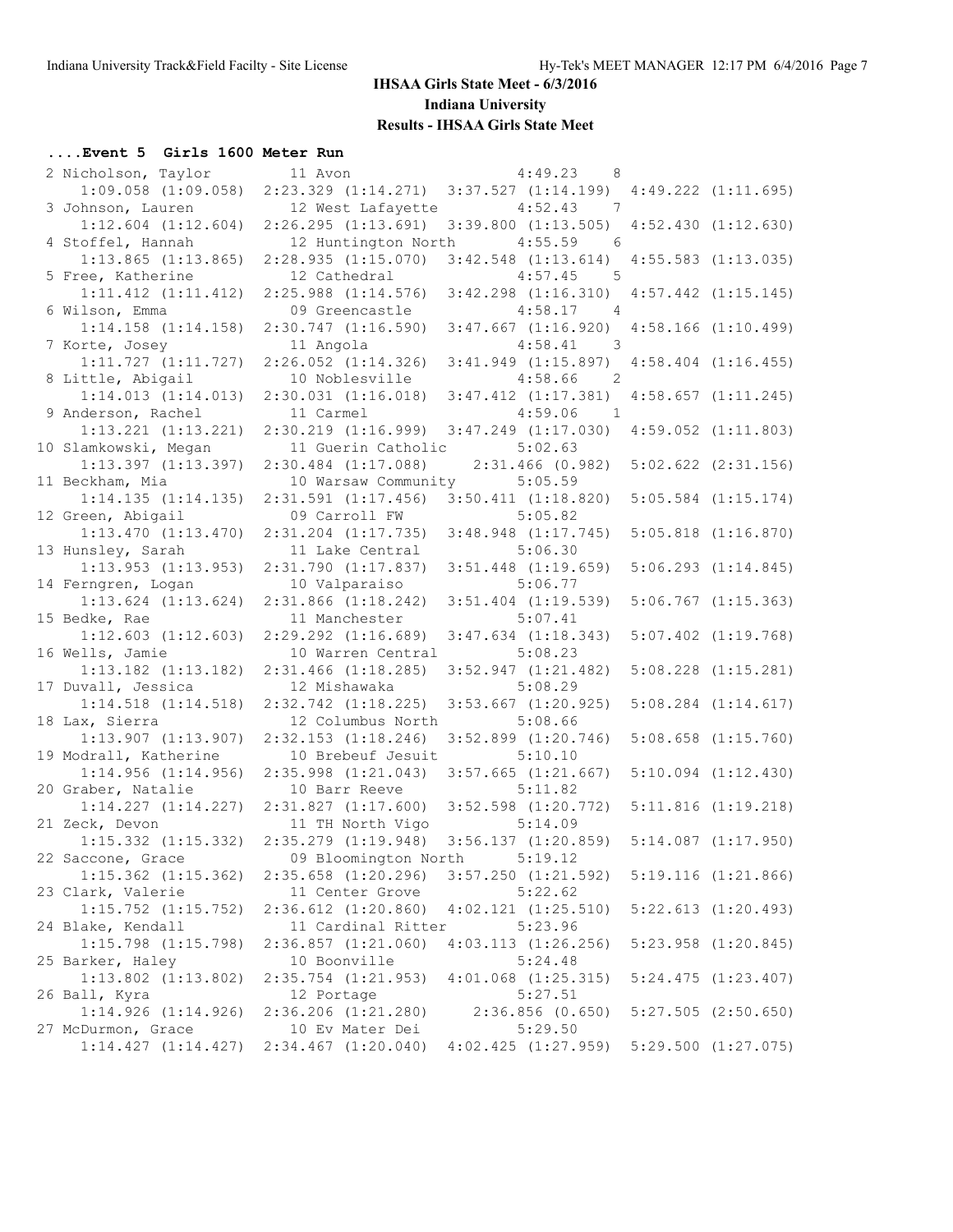### **Event 6 Girls 4x100 Meter Relay**

| State: * 45.75<br>2003                                               |     | Ft Wayne Northrup                                |   |           |
|----------------------------------------------------------------------|-----|--------------------------------------------------|---|-----------|
| Adams, Rox, Carr, Robinson<br>School                                 |     | Finals                                           |   | H# Points |
| 1 Warren Central<br>' A'                                             |     | 46.17                                            | 3 | 10        |
| 1) Baker, Ashley 11                                                  |     | 2) Byrdsong, Bryeana 12                          |   |           |
| 3) Covington, Mikeisha 09<br>$\mathbf{A}$<br>2 Ben Davis             |     | 4) Hoosier, Prommyse 09<br>47.43                 | 3 |           |
| 1) Jones, Di'Aira 10                                                 |     | 2) Woodson, Ravon 12                             |   | 8         |
| 3) Brown, Sheniya 10                                                 |     | 4) Simmons, Kyara 11                             |   |           |
| 3 Hamilton Southeastern<br>$^{\prime}$ A $^{\prime}$                 |     | 47.44                                            | 3 | 7         |
| 1) Christopher, Camille 10                                           |     | 2) Brooks-Edson, Jada 10                         |   |           |
| 3) Mackenzie, Mia 10<br>4 Fishers<br>$\mathsf{A}$                    |     | 4) McKinney, Deneen 12<br>48.04                  | 3 | 6         |
| 1) Banks, Brooklyn 12                                                |     | 2) Carver, Paris 11                              |   |           |
| 3) Crose, Kayla 11                                                   |     | 4) Harrison, Danielle 11                         |   |           |
| 5 North Central (Indianapolis)                                       | 'A' | 48.46                                            | 3 | 5         |
| 1) Carson, Jasmine 10                                                |     | 2) Robinson, Alyssa 09                           |   |           |
| 3) Miles, Amani 11                                                   |     | 4) Flemings, Amoni 12                            |   |           |
| 6 Brebeuf Jesuit<br>$^{\prime}$ A $^{\prime}$<br>1) Smith, Jordan 10 |     | 48.54<br>2) Anderson, Yasmine 10                 | 3 | 4         |
| 3) McDuffie, Devin 12                                                |     | 4) Ezell, Alex 09                                |   |           |
| 7 Warsaw Community 'A'                                               |     | 48.66                                            | 2 | 3         |
| 1) Bellamy, Maygan 09                                                |     | 2) Alexander, Samantha 12                        |   |           |
| 3) Curtis, Abbi 10                                                   |     | 4) Rich, Audrey 12                               |   |           |
| 8 Carmel 'A'                                                         |     | 48.73                                            | 2 | 2         |
| 1) Dixon, Rachel 12                                                  |     | 2) Etgen, Cailyn 12                              |   |           |
| 3) Hawkins, Elle 11<br>9 Avon 'A'                                    |     | 4) Hune, Reagan 09<br>48.74                      | 2 | 1         |
| 1) Centers, Vanessa 10                                               |     | 2) Shelton, Stacie 11                            |   |           |
| 3) Springer, Daija 09                                                |     | 4) Mitchell, Diamond 11                          |   |           |
| 10 Bloomington South 'A'                                             |     | 48.81                                            | 3 | 48.804    |
| 1) Kao, Addy 10                                                      |     | 2) Cummings, Malieka 10                          |   |           |
| 3) Bomba, Cydney 12<br>11 Pike 'A'                                   |     | 4) Hendricks, Senna 10<br>48.81                  | 3 | 48.805    |
| 1) Agnew, Terrizha 09                                                |     | 2) Ross, Jailyn 09                               |   |           |
| 3) Wright, Mikayla 11                                                |     | 4) Brown, Sandra 12                              |   |           |
| 12 Westfield<br>$^{\prime}$ A $^{\prime}$                            |     | 48.84                                            | 2 |           |
| 1) Hubbard, Karen 12                                                 |     | 2) Knaus, Isabel 12                              |   |           |
| 3) Pronschinske, Rebecca 12                                          |     | 4) Spears, Sydney 10                             |   |           |
| 13 South Bend Adams 'A'<br>1) Fair, Tajaa 12                         |     | 48.93<br>2) Mittiga, Catherine 12                | 3 |           |
| 3) Punch, Ashley 12                                                  |     | 4) Lottie, Jessiyah 11                           |   |           |
| 14 Fort Wayne South Side<br>'A'                                      |     | 49.00                                            | 2 |           |
| 1) Andrews, Tracey 12                                                |     | 2) Harvin, Aniya 09                              |   |           |
| 3) Derrick, Kiera 10                                                 |     | 4) Hinton, Danielle 10                           |   |           |
| 15 Homestead<br>$\mathsf{A}$                                         |     | 49.15                                            | 1 |           |
| 1) Couch, Alyssa 10<br>3) Royal, Saviannah 11                        |     | 2) Torrez, Natalia 11<br>4) Wright, Cae'Sarae 12 |   |           |
| 16 Chesterton 'A'                                                    |     | 49.26                                            | 2 |           |
| 1) Bell, Desiree 12                                                  |     | 2) Molnar, Brianna 10                            |   |           |
| 3) Tumbas, Emma 11                                                   |     | 4) Warren, Samantha 12                           |   |           |
| 17 Fairfield<br>' A '                                                |     | 49.40                                            | 2 |           |
| 1) Miller, Riley 12                                                  |     | 2) Sceniak, Winifred 11                          |   |           |
| 3) Armbruster, Chloe 12                                              |     | 4) Miller, Jessica 12                            |   |           |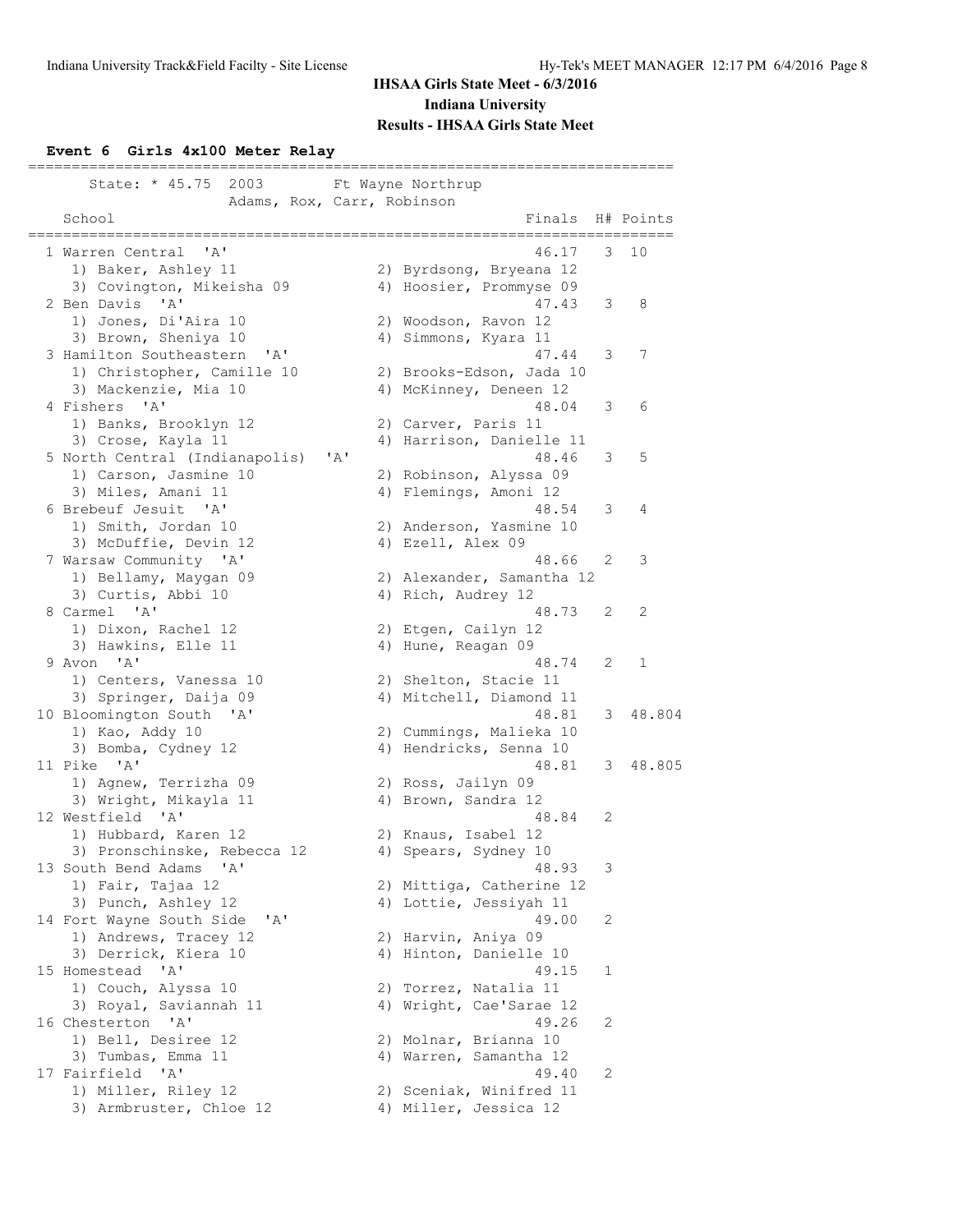### **....Event 6 Girls 4x100 Meter Relay** 18 Fort Wayne Wayne 'A' 49.49 2 1) Bieber, Kristin 11 12) Chapman, Anah 09 3) Green, JeBria 12 4) Phillips, Aniese 10 19 Bowman Academy 'A' 49.63 2 1) Scott, Tychina 11 2) Davis, Emijah 10 3) Williams, Jaylynne 09 4) Joesph, Jayala 12 20 Gary West Side 'A' 49.91 1 1) Evans, Dana 11 2) Williams, Najae 11 3) Holloway, Amber 12 4) Miller, Chynna 12 21 Springs Valley 'A' 50.27 1 1) Nelson, Alanna 10 2) Munroe, Sherine 12 3) Reynolds, Caitlyn 09 4) Francis, Shenay 12 22 Roncalli 'A' 50.48 1 1) Clarke, Morgan 11 2) O'Connor, Kasey 09 3) Saylor, Paige 11 4) Asher, Josie 11 23 Terre Haute North Vigo 'A' 50.53 1 1) Williams, Stephanie 11 (2) Bullard, Hannah 3) Clark, Jamesha 4) Stigall, Keeliegh 12 24 Evansville Central 'A' 50.66 1 1) Coates, Jessica 11 2) Dardeen, Alyssa 10 3) Hodges, Errin 10  $\hskip1cm$  4) Haywood, Hya 09 25 Mt. Vernon (Posey) 'A' 50.73 1 1) Bourne, Courtney 09 2) Bush, Savannah 11 3) Cole, Cydney 10 (4) Green, Brooke 11 26 Evansville Harrison 'A' 50.79 1 1) Warfield, Monique 10 2) Barker, Alexa 11 3) McGowan, Autumn 10 4) Hamilton, Averie 09 -- Greenwood Community 'A' DQ 1 Out of zone 1) Anderson, Hanna 10 2) Harper, Tori 12 3) McClarney, McKenzie 09 4) Taft, Jae 12

### **Event 7 Girls 400 Meter Dash**

 State: \* 52.42 1986 Maicel Malone, North Central Indpls Name The School Communication of the Manus H# Points ========================================================================== 1 Irby, Lynna 11 Pike 53.71 3 10 2 Christian, Antonise 11 Gary West Side 54.93 3 8 3 Phillips, Breanna 11 Fort Wayne Northrop 55.02 3 7 4 Jones, Courtney 11 N Central Ind 55.92 3 6 5 Anderson, Maria 09 Noblesville 56.03 3 5 6 Mclemore, Jasmine 12 Michigan City 56.57 3 4 7 Johnson, Dejah 11 Warren Central 56.66 3 3 8 Bradley, Isabel 12 Heritage Christian 56.69 3 2 9 Mulzer, Mallory 12 Ev Reitz Memoria 57.33 3 1 10 Henry, Jhala 11 Jeffersonville 57.39 1 11 Brown, Autumn 12 Covenant Chr Ind 57.44 2 12 Dixon, Rachel 12 Carmel 57.66 2 13 Edwards, Lauren 11 Hobart 11 58.10 2 14 Sydnor, Tierra 09 Hamilton SE 58.52 2 15 Hune, Reagan 09 Carmel 58.58 2 16 Girolami, Savannah 12 Greenfield-Central 58.60 2 17 Hudson, Jasmine 09 Concord 58.62 1 18 Stutzman, Erica 10 Northwood 58.83 2 19 Gibson, Rachel 12 FW Dwenger 58.87 2

==========================================================================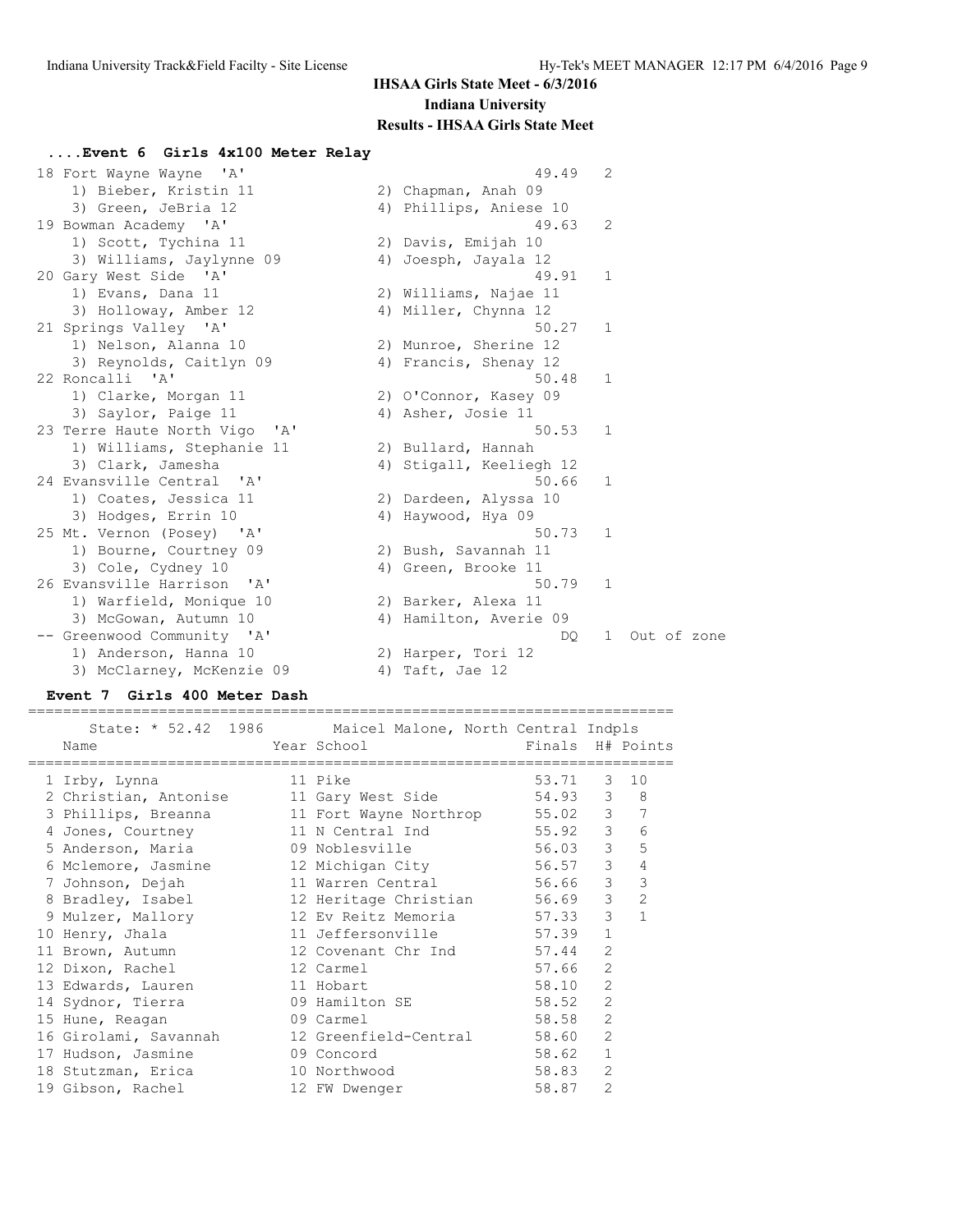#### **....Event 7 Girls 400 Meter Dash**

| 20 Cardenas, Cameron   |               | 10 Beech Grove         | 59.22   | - 2          |
|------------------------|---------------|------------------------|---------|--------------|
| 21 Tyler, Tiler        |               | 11 Warren Central      | 59.35   | 1            |
| 22 Peach, Mckenna      | 12 Castle     |                        | 59.62   | $\mathbf{1}$ |
| 23 Corya, Justine      |               | 12 Jennings County     | 59.71   | $\mathbf{1}$ |
| 24 Siples, Eden        | 09 Northview  |                        | 1:00.22 | 1            |
| 25 Jones-taylor, Avery |               | 09 Princeton Community | 1:00.23 | $\mathbf{1}$ |
| 26 Moriarity, Lexie    | 10 East Noble |                        | 1:00.27 | $\mathbf{1}$ |
| 27 Pennix, Jemmia      | 09 Penn       |                        | 1:00.47 |              |

| 25 Jones-taylor, Avery        09 Princeton Community<br>26 Moriarity, Lexie<br>27 Pennix, Jemmia                                                                                                                                                                                                                                                                                                                       | 10 East Noble<br>09 Penn                                                                                              | 1:00.23<br>1:00.27<br>1:00.47 | ı<br>$\mathbf{1}$<br>$\mathbf{1}$ |                  |
|------------------------------------------------------------------------------------------------------------------------------------------------------------------------------------------------------------------------------------------------------------------------------------------------------------------------------------------------------------------------------------------------------------------------|-----------------------------------------------------------------------------------------------------------------------|-------------------------------|-----------------------------------|------------------|
| Event 8 Girls 300 Meter Hurdles                                                                                                                                                                                                                                                                                                                                                                                        |                                                                                                                       |                               |                                   |                  |
| State: * 41.36 2014<br>Name                                                                                                                                                                                                                                                                                                                                                                                            | Symone Black, FW Concordia<br>Year School                                                                             | Finals H# Points              |                                   |                  |
|                                                                                                                                                                                                                                                                                                                                                                                                                        |                                                                                                                       |                               |                                   |                  |
| 1 Coy, Addison                                                                                                                                                                                                                                                                                                                                                                                                         | 11 Culver Academies                                                                                                   | 43.24 3                       |                                   | 10               |
| 2 Robinson, Ella                                                                                                                                                                                                                                                                                                                                                                                                       | 09 Zionsville                                                                                                         | 44.11 3                       |                                   | 8                |
| 3 LaCosse, Kristen                                                                                                                                                                                                                                                                                                                                                                                                     | 11 Crown Point                                                                                                        | 44.25                         | 3 <sup>7</sup>                    | 7                |
| 4 Heeb, Gracie                                                                                                                                                                                                                                                                                                                                                                                                         | 12 Bloomington North                                                                                                  | 44.28                         | 3 <sup>7</sup>                    | 6                |
| 5 Rapp, Hannah                                                                                                                                                                                                                                                                                                                                                                                                         | 10 Yorktown                                                                                                           | 44.84                         | $2^{\circ}$                       | 5                |
| 6 Mackenzie, Mia                                                                                                                                                                                                                                                                                                                                                                                                       | 10 Hamilton SE                                                                                                        | 44.85                         | 3 <sup>7</sup>                    | $\overline{4}$   |
| 7 Toney, Tessa                                                                                                                                                                                                                                                                                                                                                                                                         | 12 Arsenal Tech                                                                                                       | 45.29                         | $\mathcal{S}$                     | 3                |
| 8 Jennings, Candace                                                                                                                                                                                                                                                                                                                                                                                                    | 10 Lawrence Central                                                                                                   | 45.51                         | $\overline{2}$                    | $\overline{c}$   |
| 9 Cowen, Jessi                                                                                                                                                                                                                                                                                                                                                                                                         | 11 Carmel                                                                                                             | 45.69                         | $\overline{2}$                    | $\mathbf{1}$     |
| 10 Jackson, Kayland                                                                                                                                                                                                                                                                                                                                                                                                    | 11 Warren Central                                                                                                     | 45.83                         | $\mathbf{1}$                      |                  |
| 11 Muhammad, Kyara                                                                                                                                                                                                                                                                                                                                                                                                     | 11 Fort Wayne Northrop                                                                                                | 45.85                         | 3                                 |                  |
| 12 Heuberger, Sarah                                                                                                                                                                                                                                                                                                                                                                                                    | 12 Lake Central                                                                                                       | 45.96                         | $\mathbf{1}$                      |                  |
| 13 Wilkins, Carly                                                                                                                                                                                                                                                                                                                                                                                                      | 12 Carroll FW                                                                                                         | 46.01                         | $\overline{2}$                    |                  |
| 14 Darr, Megan                                                                                                                                                                                                                                                                                                                                                                                                         | 11 Penn                                                                                                               | 46.02                         | $\mathbf{1}$                      |                  |
| 15 Hershberger, Riley                                                                                                                                                                                                                                                                                                                                                                                                  | 09 Northwood                                                                                                          | 46.05                         | 2                                 |                  |
| 16 Reynolds, Caitlyn                                                                                                                                                                                                                                                                                                                                                                                                   | 09 Springs Valley                                                                                                     | 46.06                         | $\overline{2}$                    |                  |
| 17 Tuerff, Riley                                                                                                                                                                                                                                                                                                                                                                                                       | 09 LaPorte                                                                                                            | 46.16                         | $\mathbf{1}$                      |                  |
| 18 Eze, Ucheoma                                                                                                                                                                                                                                                                                                                                                                                                        | 12 New Albany                                                                                                         | 46.25                         | $\mathbf 1$<br>$\overline{2}$     |                  |
| 19 Batts, Kennedy                                                                                                                                                                                                                                                                                                                                                                                                      | 10 Warren Central                                                                                                     | 46.50                         |                                   |                  |
| 20 Parramore, Ally                                                                                                                                                                                                                                                                                                                                                                                                     | 11 Franklin Community                                                                                                 | 47.06                         | $\mathbf{1}$                      |                  |
| 21 Woodford, Saige                                                                                                                                                                                                                                                                                                                                                                                                     | 11 Plainfield                                                                                                         | 47.16                         | $\mathbf{2}$<br>$\mathbf{1}$      |                  |
| 22 Cox, Corinne                                                                                                                                                                                                                                                                                                                                                                                                        | 10 Floyd Central                                                                                                      | 47.44                         |                                   |                  |
| 23 Jungels, Jenna                                                                                                                                                                                                                                                                                                                                                                                                      | 12 Kankakee Valley                                                                                                    | 47.54                         | $\overline{2}$<br>3               | 47.533<br>47.539 |
| 24 Houston, KiMaya                                                                                                                                                                                                                                                                                                                                                                                                     | 11 FW South Side                                                                                                      | 47.54<br>48.08                |                                   |                  |
| 25 Bowden, Alathia                                                                                                                                                                                                                                                                                                                                                                                                     | 12 West Vigo                                                                                                          |                               | $\mathbf{1}$                      |                  |
| 26 Cox, Carmen                                                                                                                                                                                                                                                                                                                                                                                                         | 11 Floyd Central                                                                                                      | 49.10                         | $\mathbf 1$                       |                  |
| -- Deryn, Alex<br>Event 9 Girls 800 Meter Run                                                                                                                                                                                                                                                                                                                                                                          | 11 West Lafayette                                                                                                     | DNS                           | 3                                 |                  |
| $\alpha$ , $\alpha$ , $\alpha$ , $\alpha$ , $\alpha$ , $\alpha$ , $\alpha$ , $\alpha$ , $\alpha$ , $\alpha$ , $\alpha$ , $\alpha$ , $\alpha$ , $\alpha$ , $\alpha$ , $\alpha$ , $\alpha$ , $\alpha$ , $\alpha$ , $\alpha$ , $\alpha$ , $\alpha$ , $\alpha$ , $\alpha$ , $\alpha$ , $\alpha$ , $\alpha$ , $\alpha$ , $\alpha$ , $\alpha$ , $\alpha$ , $\alpha$ , $\alpha$ , $\alpha$ , $\alpha$ , $\alpha$ , $\alpha$ , | $\mathcal{L}$ , and $\mathcal{L}$ is the set of $\mathcal{L}$ is the set of $\mathcal{L}$ is the set of $\mathcal{L}$ |                               |                                   |                  |

#### State: \* 2:07.91 2011 Brittany Neeley, Eastern Greentown Name The Year School Finals H# Points ========================================================================== 1 Kiser, Madison 11 Pioneer 2:11.41 2 10 1:05.711 (1:05.711) 2:11.409 (1:05.699) 2 Sullivan, Erin 11 Southport 2:11.88 2 8 1:05.267 (1:05.267) 2:11.879 (1:06.612) 3 Walther, Grace 12 Homestead 2:12.89 2 7 1:06.582 (1:06.582) 2:12.887 (1:06.306) 4 Pinkston, Joely 12 Heritage Christian 2:13.06 2 6 1:05.281 (1:05.281) 2:13.058 (1:07.778)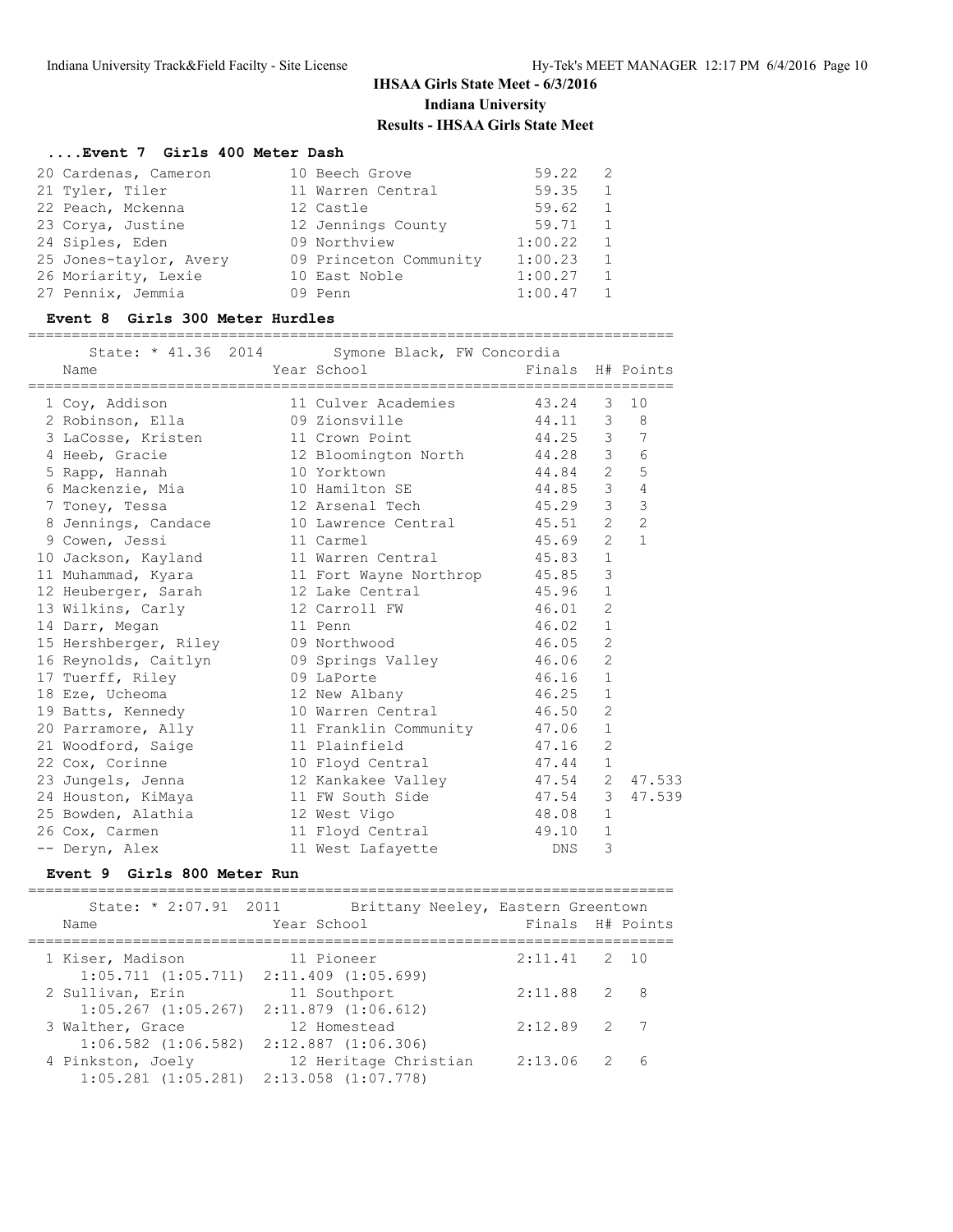# **....Event 9 Girls 800 Meter Run**

| 5 Leahy, Devon              | 12 Westfield            | 2:14.73 | 2                     | 5            |
|-----------------------------|-------------------------|---------|-----------------------|--------------|
| $1:05.716$ $(1:05.716)$     | 2:14.728 (1:09.013)     |         |                       |              |
| 6 Talhelm, Brooke           | 12 Franklin Central     | 2:15.69 | $\overline{2}$        | 4            |
| $1:05.319$ $(1:05.319)$     | $2:15.683$ $(1:10.365)$ |         |                       |              |
| 7 Macleod, Ashleigh         | 11 Penn                 | 2:16.93 | $\mathbf{2}^{\prime}$ | 3            |
| $1:05.974$ $(1:05.974)$     | 2:16.922(1:10.948)      |         |                       |              |
| 8 Sprinkles, Jessica        | 12 Tipton               | 2:17.36 | $\mathbf{2}^{\prime}$ | 2            |
| 1:06.917(1:06.917)          | $2:17.352$ $(1:10.435)$ |         |                       |              |
| 9 Kneadler, Peyton          | 12 Twin Lakes           | 2:17.58 | 2                     | $\mathbf{1}$ |
| 1:06.791(1:06.791)          | $2:17.578$ $(1:10.788)$ |         |                       |              |
| 10 James, Annalise          | 09 Lowell               | 2:18.45 | $\mathbf{1}$          |              |
| 1:08.997(1:08.997)          | $2:18.446$ $(1:09.449)$ |         |                       |              |
| 11 Wade, Bayley             | 11 Providence           | 2:19.42 | $\mathbf{1}$          |              |
| $1:09.591$ $(1:09.591)$     | 2:19.413(1:09.822)      |         |                       |              |
| 12 Hathaway, Megan          | 09 Carroll FW           | 2:19.72 | $\mathbf{1}$          |              |
| $1:09.822$ $(1:09.822)$     | 2:19.716(1:09.894)      |         |                       |              |
| 13 Sharples-Gordon, Susanna | 11 Noblesville          | 2:19.78 | 2                     |              |
| $1:07.578$ $(1:07.578)$     | $2:19.774$ $(1:12.196)$ |         |                       |              |
| 14 Barker, Jenna            | 10 Seton Catholic       | 2:19.95 | $\mathbf 1$           |              |
| $1:09.346$ $(1:09.346)$     | 2:19.945(1:10.599)      |         |                       |              |
| 15 Dalton, Maddie           | 10 Carmel               | 2:20.50 | 2                     |              |
| $1:07.295$ $(1:07.295)$     | 2:20.496(1:13.201)      |         |                       |              |
| 16 Barba, Faith             | 10 Floyd Central        | 2:20.68 | $\mathbf{1}$          |              |
| $1:09.836$ $(1:09.836)$     | 2:20.671(1:10.835)      |         |                       |              |
| 17 Vandersteeg, Sydney      | 11 Lake Central         | 2:20.83 | $\mathbf{1}$          |              |
| $1:10.021$ $(1:10.021)$     | $2:20.821$ $(1:10.800)$ |         |                       |              |
| 18 Dean, Grace              | 09 Lawrence North       | 2:20.92 | $\mathbf 1$           |              |
| $1:10.285$ $(1:10.285)$     | 2:20.912 (1:10.628)     |         |                       |              |
| 19 Galuska, Toudora         | 10 Bloomington South    | 2:21.15 | $\mathbf 1$           |              |
| $1:09.548$ $(1:09.548)$     | 2:21.146 (1:11.599)     |         |                       |              |
| 20 Cavinder, Catherine      | 09 Kankakee Valley      | 2:21.41 | $\overline{2}$        |              |
| $1:06.292$ $(1:06.292)$     | $2:21.409$ $(1:15.117)$ |         |                       |              |
| 21 Willem, Kyerra           | 10 Boonville            | 2:21.85 | 1                     |              |
| $1:09.580$ $(1:09.580)$     | $2:21.843$ $(1:12.264)$ |         |                       |              |
| 22 Ellis, Angelina          | 11 Zionsville           | 2:22.02 | $\mathbf{1}$          |              |
| $1:09.234$ $(1:09.234)$     | 2:22.017(1:12.784)      |         |                       |              |
| 23 Cook, Sydney             | 10 Greenfield-Central   | 2:22.26 | 2                     |              |
| $1:07.095$ $(1:07.095)$     | 2:22.252 (1:15.158)     |         |                       |              |
| 24 Steward, Alisha          | 12 Clay City            | 2:23.56 | $\mathbf 1$           |              |
| $1:10.192$ $(1:10.192)$     | $2:23.559$ $(1:13.367)$ |         |                       |              |
| 25 Welker, Lindsay          | 12 TH North Vigo        | 2:23.89 | $\mathbf{1}$          |              |
| $1:09.894$ $(1:09.894)$     | $2:23.882$ $(1:13.989)$ |         |                       |              |
| -- Nicholson, Taylor        | 11 Avon                 | SCR     | 2                     |              |
| -- Korte, Josey             | 11 Angola               | SCR     | $\mathbf{1}$          |              |

### **Event 10 Girls 3200 Meter Run**

|              | State: * 10:11.20 2015  |             |                      | Anna Rohrer, Mishawaka |               |                                                                                                  |  |
|--------------|-------------------------|-------------|----------------------|------------------------|---------------|--------------------------------------------------------------------------------------------------|--|
| Name         |                         | Year School |                      |                        | Finals Points |                                                                                                  |  |
|              |                         |             |                      |                        |               |                                                                                                  |  |
| 1 Buck, Alex |                         |             | 12 Pendleton Heights |                        | 10:28.97 10   |                                                                                                  |  |
|              | $1:17.529$ $(1:17.529)$ |             |                      |                        |               | $2:37.437$ $(1:19.909)$ $3:58.978$ $(1:21.541)$ $5:19.770$ $(1:20.792)$                          |  |
|              |                         |             |                      |                        |               | $6:40.675$ $(1:20.905)$ $8:02.778$ $(1:22.104)$ $9:22.150$ $(1:19.372)$ $10:28.961$ $(1:06.811)$ |  |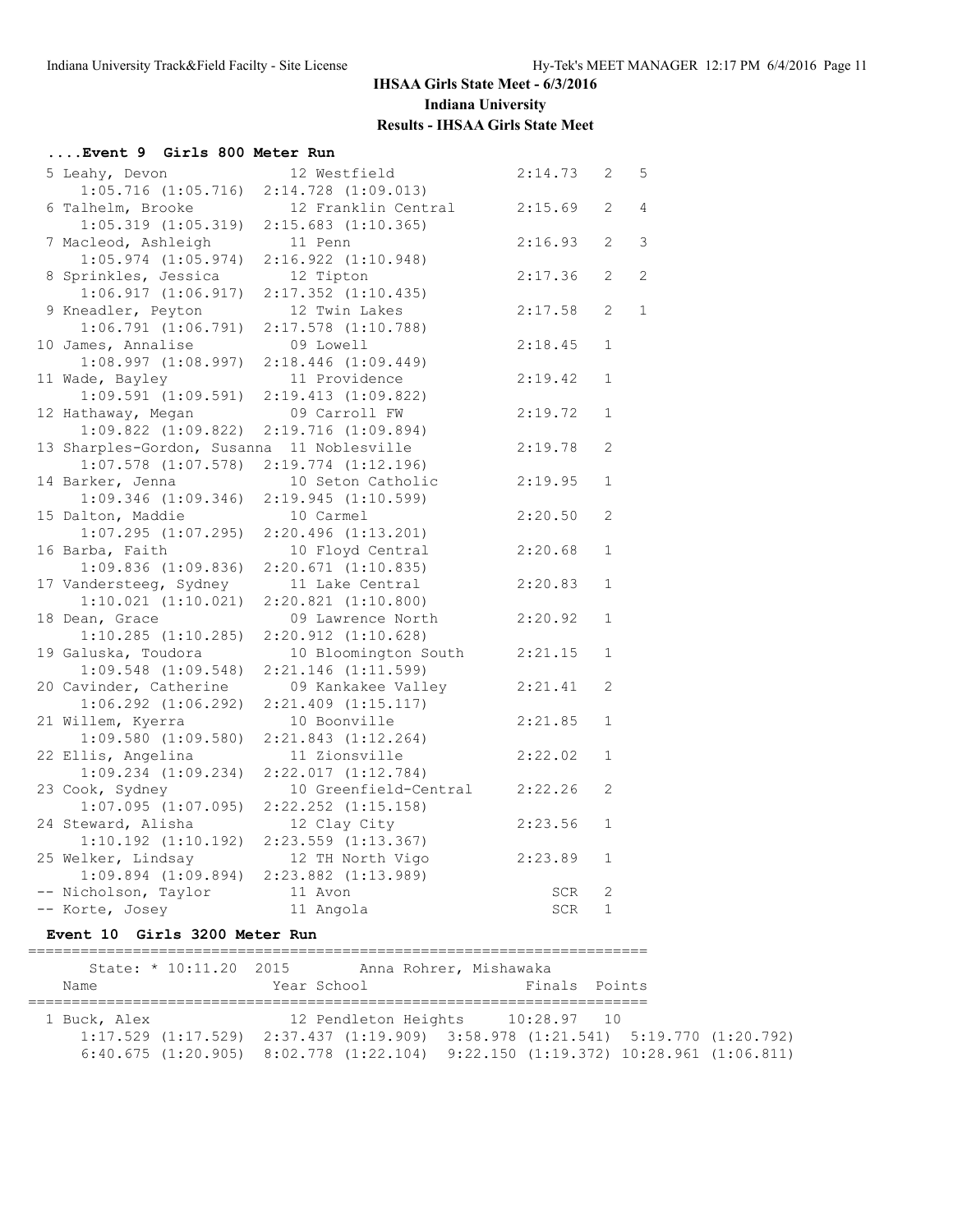### **....Event 10 Girls 3200 Meter Run**

| 2 Morozov, Stacy        | 12 Carmel               | 10:30.15<br>8 <sup>8</sup>                       |                    |  |
|-------------------------|-------------------------|--------------------------------------------------|--------------------|--|
| $1:16.814$ $(1:16.814)$ | $2:37.406$ $(1:20.593)$ | $3:59.106$ $(1:21.700)$ $5:20.105$ $(1:21.000)$  |                    |  |
| $6:41.181$ $(1:21.076)$ | $8:02.566$ $(1:21.385)$ | 9:21.900 (1:19.335) 10:30.148 (1:08.248)         |                    |  |
| 3 Johnson, Lauren       | 12 West Lafayette       | 10:36.33<br>$\overline{7}$                       |                    |  |
| 1:19.873(1:19.873)      | $2:40.464$ $(1:20.591)$ | $4:00.467$ $(1:20.004)$ $5:20.495$ $(1:20.028)$  |                    |  |
| $6:41.389$ $(1:20.895)$ | $8:03.262$ $(1:21.874)$ | 9:22.630 (1:19.369) 10:36.325 (1:13.695)         |                    |  |
| 4 Geisler, Christina    | 11 Carmel               | $10:38.07$ 6                                     |                    |  |
| 1:16.919(1:16.919)      | $2:37.174$ $(1:20.255)$ | $3:58.875$ $(1:21.701)$ $5:19.936$ $(1:21.062)$  |                    |  |
| $6:42.476$ $(1:22.540)$ | 8:06.793(1:24.317)      | 9:27.979 (1:21.186) 10:38.068 (1:10.090)         |                    |  |
| 5 Leinheiser, Sarah     | 11 Carmel               | 10:38.21<br>$5^{\circ}$                          |                    |  |
| $1:16.569$ $(1:16.569)$ | $2:37.183$ $(1:20.615)$ | $3:58.675$ $(1:21.492)$ $5:19.539$ $(1:20.865)$  |                    |  |
| 6:40.410(1:20.872)      | 8:02.311(1:21.901)      | 9:22.826 (1:20.515) 10:38.207 (1:15.381)         |                    |  |
| 6 Wilson, Emma          | 09 Greencastle          | $\overline{4}$<br>10:40.30                       |                    |  |
| 1:16.375(1:16.375)      | 2:37.845(1:21.470)      | $3:59.431$ $(1:21.586)$ $5:20.361$ $(1:20.931)$  |                    |  |
| $6:41.778$ $(1:21.417)$ | 8:03.639(1:21.861)      | 9:24.612 (1:20.974) 10:40.292 (1:15.680)         |                    |  |
| 7 Schwartz, Tyler       | 10 Dekalb               | 10:40.85<br>$\overline{\phantom{a}}$             |                    |  |
| $1:17.812$ $(1:17.812)$ | $2:37.606$ $(1:19.794)$ | $3:59.086$ $(1:21.480)$ $5:19.991$ $(1:20.906)$  |                    |  |
| $6:41.078$ $(1:21.087)$ | 8:02.892 (1:21.815)     | 9:24.184 (1:21.292) 10:40.846 (1:16.662)         |                    |  |
| 8 Fruchey, Madison      | 12 Carroll FW           | $\overline{\phantom{a}}$<br>10:43.97             |                    |  |
| $1:17.250$ $(1:17.250)$ | $2:37.270$ $(1:20.020)$ | $3:59.261$ $(1:21.991)$ $5:20.233$ $(1:20.973)$  |                    |  |
| $6:40.931$ $(1:20.699)$ | 8:03.045(1:22.114)      | $9:24.118$ $(1:21.074)$ $10:43.970$ $(1:19.852)$ |                    |  |
| 9 Williams, Grace       | 10 Bloomington North    | 10:47.35<br>$\overline{1}$                       |                    |  |
| $1:20.603$ $(1:20.603)$ | $2:42.182$ $(1:21.580)$ | $4:04.990$ $(1:22.809)$ $5:26.361$ $(1:21.371)$  |                    |  |
| $6:47.736$ $(1:21.375)$ | $8:09.822$ $(1:22.086)$ | 9:28.569 (1:18.747) 10:47.345 (1:18.776)         |                    |  |
| 10 Stoffel, Hannah      | 12 Huntington North     | 10:50.23                                         |                    |  |
| $1:19.520$ $(1:19.520)$ | 2:40.145(1:20.625)      | $4:00.564$ $(1:20.420)$ $5:20.633$ $(1:20.070)$  |                    |  |
| 6:42.715(1:22.082)      | 8:05.633(1:22.919)      | 9:29.970 (1:24.338) 10:50.227 (1:20.257)         |                    |  |
| 11 Riehle, Shelby       | 09 LaPorte              | 10:51.18                                         |                    |  |
| $1:18.367$ $(1:18.367)$ | $2:38.671$ $(1:20.304)$ | $4:00.441$ $(1:21.771)$ $5:23.238$ $(1:22.797)$  |                    |  |
| 6:47.985(1:24.747)      | $8:11.246$ $(1:23.262)$ | 9:33.437 (1:22.191) 10:51.171 (1:17.734)         |                    |  |
| 12 Workman, Alli        | 12 Bloomfield           | 10:55.46                                         |                    |  |
| $1:20.054$ $(1:20.054)$ | 2:41.233 (1:21.180)     | $4:04.090$ $(1:22.857)$ $5:25.332$ $(1:21.243)$  |                    |  |
| $6:48.053$ $(1:22.721)$ | 8:10.075(1:22.022)      | 9:31.705 (1:21.630) 10:55.458 (1:23.754)         |                    |  |
| 13 Boyer, Jordyn        | 09 Lowell               | 11:00.88                                         |                    |  |
| $1:15.663$ $(1:15.663)$ | $2:37.636$ $(1:21.974)$ | $3:59.907$ $(1:22.271)$ $5:22.623$ $(1:22.716)$  |                    |  |
| 6:47.795(1:25.172)      | 8:15.257(1:27.463)      | 9:43.175 (1:27.918) 11:00.880 (1:17.705)         |                    |  |
| 14 Beery, Bailey        | 12 Bellmont             | 11:01.24                                         |                    |  |
| $1:18.674$ $(1:18.674)$ | $2:38.849$ $(1:20.175)$ | $4:00.250$ $(1:21.401)$ $5:22.170$ $(1:21.920)$  |                    |  |
| $6:46.382$ $(1:24.213)$ | 8:11.320(1:24.939)      | $9:40.089$ $(1:28.769)$ $11:01.240$ $(1:21.151)$ |                    |  |
| 15 Cavanaugh, McKenna   | 09 Christian Acad       | 11:02.09                                         |                    |  |
| $1:17.190$ $(1:17.190)$ | $2:38.144$ $(1:20.955)$ | $4:00.125$ $(1:21.981)$ $5:24.055$ $(1:23.931)$  |                    |  |
| $6:50.571$ $(1:26.516)$ | 8:18.045(1:27.474)      | 9:45.434 (1:27.390) 11:02.086 (1:16.653)         |                    |  |
| 16 Manning, Kassidy     | 12 Floyd Central        | 11:03.06                                         |                    |  |
| $1:19.227$ $(1:19.227)$ | 2:40.600(1:21.373)      | $4:01.647$ $(1:21.048)$ $5:25.071$ $(1:23.425)$  |                    |  |
| $6:50.270$ $(1:25.199)$ | 8:17.577(1:27.308)      | 9:43.972 (1:26.395) 11:03.051 (1:19.079)         |                    |  |
| 17 Bedke, Rae           | 11 Manchester           | 11:14.59                                         |                    |  |
| $1:18.614$ $(1:18.614)$ | 2:40.317(1:21.704)      | $4:03.892$ $(1:23.575)$ $5:32.663$ $(1:28.771)$  |                    |  |
| 7:00.787 (1:28.125)     | 8:30.697 (1:29.910)     | 9:56.780 (1:26.083) 11:14.585 (1:17.805)         |                    |  |
| 18 Black, Lulu          | 09 Hamilton SE          | 11:14.98                                         |                    |  |
| $1:17.059$ $(1:17.059)$ | $2:37.911$ $(1:20.852)$ | $4:00.174$ $(1:22.264)$                          | 5:23.625(1:23.452) |  |
| $6:49.945$ $(1:26.320)$ | 8:18.565(1:28.620)      | 9:50.190 (1:31.625) 11:14.974 (1:24.784)         |                    |  |
| 19 Tonne, Alena         | 12 Valparaiso           | 11:15.22                                         |                    |  |
| $1:19.858$ $(1:19.858)$ | $2:41.861$ $(1:22.003)$ | $4:05.489$ $(1:23.629)$ $5:31.656$ $(1:26.168)$  |                    |  |
| $6:59.891$ $(1:28.235)$ | 8:27.981 (1:28.090)     | 9:56.321 (1:28.340) 11:15.218 (1:18.897)         |                    |  |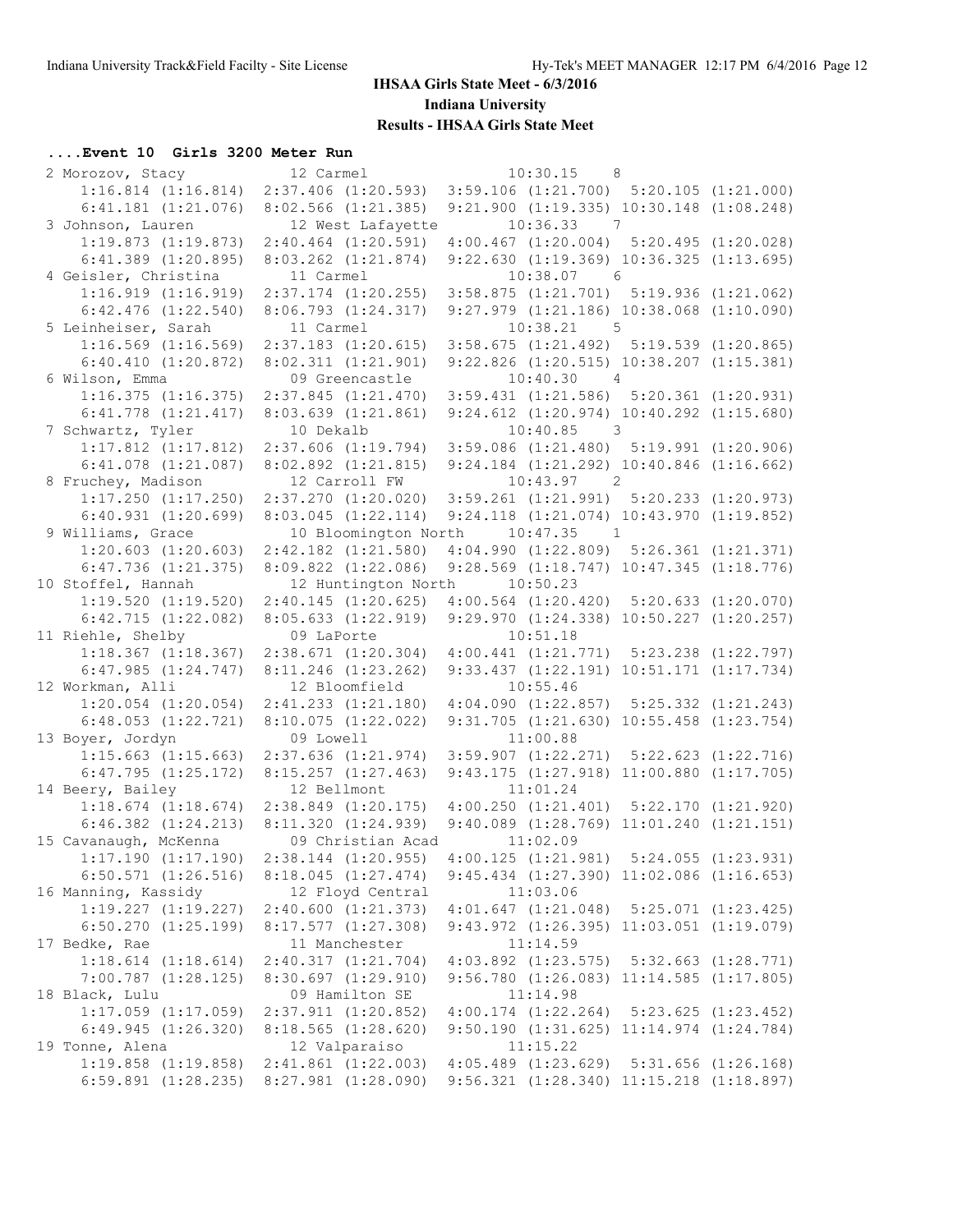#### **....Event 10 Girls 3200 Meter Run**

| 20 Beckham, Mia    10 Warsaw Community    11:24.34                                              |                                                                           |          |  |                          |
|-------------------------------------------------------------------------------------------------|---------------------------------------------------------------------------|----------|--|--------------------------|
| $1:18.966$ (1:18.966) $2:40.931$ (1:21.965) $4:04.749$ (1:23.819) 5:32.035 (1:27.286)           |                                                                           |          |  |                          |
| 7:00.645 (1:28.611) 8:29.444 (1:28.799) 9:59.015 (1:29.571) 11:24.334 (1:25.320)                |                                                                           |          |  |                          |
| 21 Flood, Ellen 12 Cathedral 11:26.46                                                           |                                                                           |          |  |                          |
| $1:19.694$ $(1:19.694)$ $2:42.495$ $(1:22.801)$ $4:06.942$ $(1:24.448)$ $5:33.459$ $(1:26.517)$ |                                                                           |          |  |                          |
| 7:01.767 (1:28.309)                                                                             | 8:31.675 (1:29.909) 10:00.858 (1:29.183) 11:26.457 (1:25.600)             |          |  |                          |
| 22 Lampert, Allison                                                                             | 11 Pike                                                                   | 11:36.83 |  |                          |
| $1:18.860$ (1:18.860) $2:41.425$ (1:22.565) $4:06.029$ (1:24.605) 5:34.005 (1:27.976)           |                                                                           |          |  |                          |
| 7:03.645(1:29.640)                                                                              | 8:34.713 (1:31.069) 10:07.547 (1:32.835) 11:36.821 (1:29.274)             |          |  |                          |
| 23 Pake, Shelby 12 Greensburg 11:37.28                                                          |                                                                           |          |  |                          |
| $1:20.101$ $(1:20.101)$ $2:42.298$ $(1:22.198)$ $4:08.153$ $(1:25.855)$ $5:39.985$ $(1:31.833)$ |                                                                           |          |  |                          |
| 7:11.263 (1:31.278)                                                                             | $8:43.379$ $(1:32.116)$ $10:13.577$ $(1:30.199)$                          |          |  | $11:37.274$ $(1:23.697)$ |
|                                                                                                 |                                                                           |          |  |                          |
| 24 Brougher, Rachel                                                                             | 11 Columbus North 11:39.71                                                |          |  |                          |
| $1:18.325$ (1:18.325) 2:38.158 (1:19.833) 4:00.306 (1:22.149) 5:24.503 (1:24.197)               |                                                                           |          |  |                          |
| 6:53.920 (1:29.417) 8:29.016 (1:35.097) 10:05.176 (1:36.160) 11:39.705 (1:34.529)               |                                                                           |          |  |                          |
| 25 Frank, Lauren                                                                                | 10 Penn 11:45.29                                                          |          |  |                          |
| $1:19.086$ $(1:19.086)$                                                                         | $2:42.090$ $(1:23.004)$ $4:04.090$ $(1:22.000)$ $4:08.502$ $(4.413)$      |          |  |                          |
| $5:37.427$ $(1:28.925)$                                                                         | 7:08.819 (1:31.392) 8:42.243 (1:33.425) 11:45.281 (3:03.039)              |          |  |                          |
| 26 Dalton, Alexandra                                                                            | 11 Greenwood Christ 11:48.61                                              |          |  |                          |
| $1:19.596$ (1:19.596) $2:41.797$ (1:22.201) $4:05.062$ (1:23.265) $5:32.418$ (1:27.356)         |                                                                           |          |  |                          |
| 7:02.827(1:30.410)                                                                              | 8:39.035 (1:36.208) 10:14.305 (1:35.270) 11:48.610 (1:34.305)             |          |  |                          |
| 27 Paul, Morgan 11 Floyd Central 12:26.12                                                       |                                                                           |          |  |                          |
| 1:20.940 (1:20.940) 2:48.039 (1:27.100) 4:19.704 (1:31.665) 5:53.951 (1:34.248)                 | $9:08.957$ $(1:38.918)$ $10:48.660$ $(1:39.704)$ $12:26.111$ $(1:37.451)$ |          |  |                          |

**Event 11 Girls 4x400 Meter Relay**

State: \* 3:47.37 2011 Lawrence North, Law. North M Brooks, A Franklin, A Spencer, C Miller School **Finals H#** Points ========================================================================== 1 Warren Central 'A' 3:48.88 3 10 1) Baker, Ashley 11 2) Byrdsong, Bryeana 12 3) Johnson, Dejah 11 4) Covington, Mikeisha 09 1:55.745 (1:55.745) 2:53.917 (58.173) 3:48.872 (54.955) 2 Pike 'A' 3:54.40 3 8 1) Brown, Sandra 12 2) Martin, Sydney 11 3) Ross, Jailyn 09 4) Irby, Lynna 11 2:00.827 (2:00.827) 3:00.919 (1:00.092) 3:54.397 (53.478) 3 Fishers 'A' 3:54.54 3 7 1) Carver, Paris 11 (2) Crose, Kayla 11<br>3) Grace, Toni 10 (2) 4) Harrison, Danie 3) Grace, Toni 10 4) Harrison, Danielle 11 1:57.947 (1:57.947) 2:56.349 (58.403) 3:54.539 (58.190) 4 Indianapolis Bishop Chatard 'A' 3:54.58 3 6 1) Chapman, Erin 12 2) Barnes, Beth 09 3) Dietrick, Katie 09 (4) Coan, Rebecca 12 1:58.456 (1:58.456) 2:56.930 (58.475) 3:54.571 (57.641) 5 Homestead 'A' 3:54.71 3 5 1) Lee, Erica 12 2) Smith, Claire 10 3) Walther, Grace 12 4) Bultemeyer, Evonne 11 1:59.005 (1:59.005) 2:57.661 (58.656) 3:54.709 (57.049) 6 Fort Wayne Northrop 'A' 3:56.00 3 4 1) Irby, Jo'Deci 09 2) Muhammad, Kyara 11 3) Weemes, Cierra 12 4) Phillips, Breanna 11 1:58.732 (1:58.732) 2:59.812 (1:01.080) 3:55.994 (56.183)

==========================================================================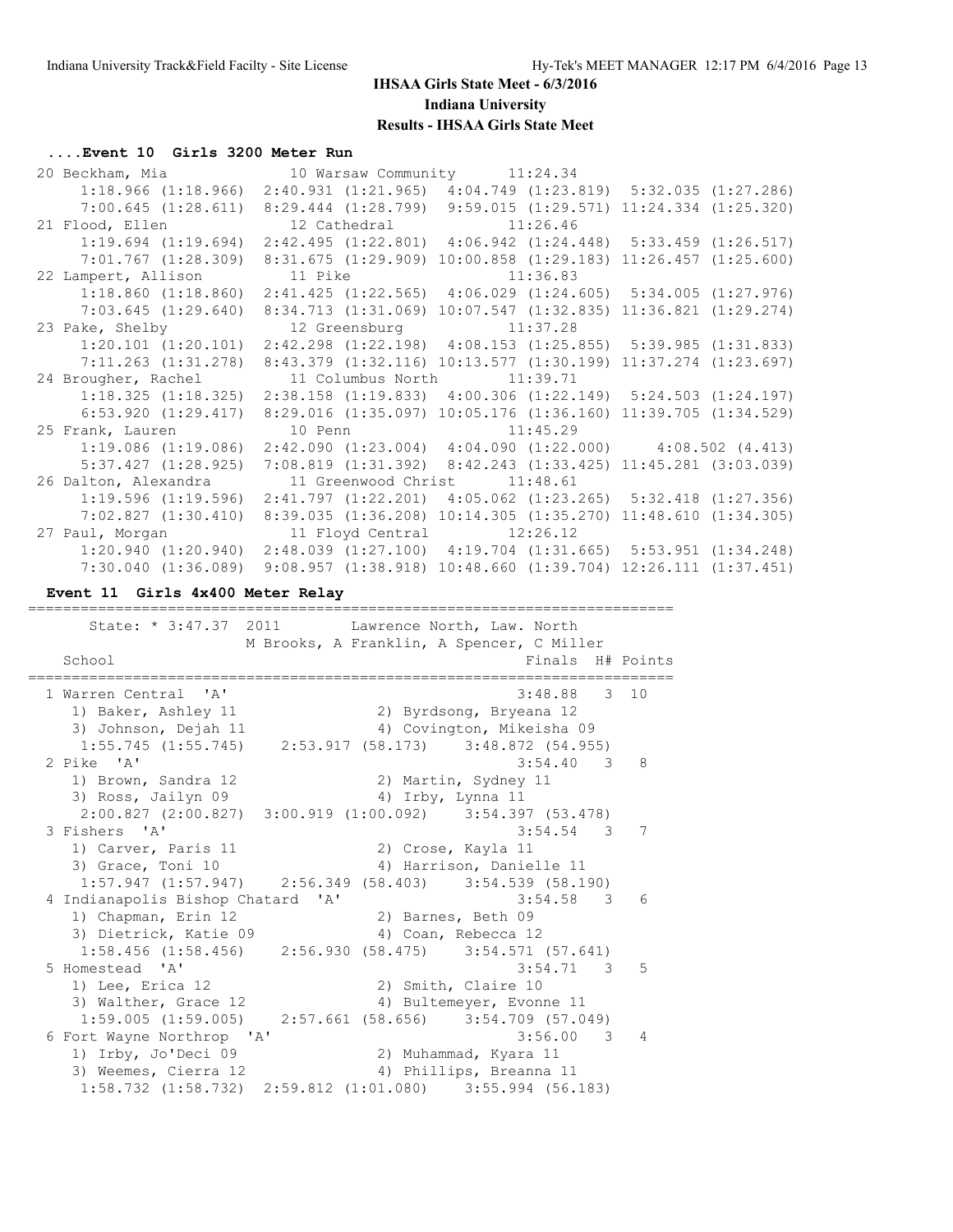**....Event 11 Girls 4x400 Meter Relay**

 7 Crown Point 'A' 3:56.09 2 3 1) Casbon, Kate 12 2) Wahlberg, Alyex 11 3) Grady, Paytn 10 4) LaCosse, Kristen 11 1:58.678 (1:58.678) 2:58.015 (59.337) 3:56.083 (58.069) 8 North Central (Indianapolis) 'A' 3:56.60 3 2 1) Gibson, Raven 12 2) Carson, Jasmine 10 3) Miles, Amani 11 4) Jones, Courtney 11 2:01.162 (2:01.162) 3:00.898 (59.736) 3:56.600 (55.702) 9 Hamilton Southeastern 'A' 3:56.99 2 1 1) Mager, Ashley 12 2) Perry, Angela 10 3) Sydnor, Tierra 09 1944 (4) Weldy, Kaitlyn 09 2:00.935 (2:00.935) 3:00.002 (59.067) 3:56.984 (56.982) 10 Zionsville 'A' 3:57.29 3 1) Ellis, Angelina 11 2) Rigg, Sophia 10 3) Isenbarger, Katie 10 (4) Robinson, Ella 09 2:00.705 (2:00.705) 3:00.627 (59.922) 3:57.285 (56.659) 11 Warsaw Community 'A' 3:57.31 2 1) Bellamy, Maygan 09 2) Beckham, Remi 09 3) Alexander, Samantha 12 4) Rich, Audrey 12 2:01.180 (2:01.180) 3:01.742 (1:00.563) 3:57.304 (55.562)<br>12 Carmel 'A' 3:57.81 3 12 Carmel 'A' 3:57.81 3 1) Cowen, Jessi 11 2) Dixon, Rachel 12 3) Hune, Reagan 09 (4) Scott, Sydney 11 1:59.255 (1:59.255) 3:00.332 (1:01.077) 3:57.808 (57.477) 13 Gary West Side 'A' 3:58.89 2 1) Kirskey, Heaven 12 2) Williams, Najae 11 3) Miller, Chynna 12 4) Christian, Antonise 11 2:00.676 (2:00.676) 3:03.243 (1:02.567) 3:58.886 (55.644) 14 Evansville Reitz Memorial 'A' 3:59.27 1 1) Hooper, Ah'tahja 09 2) Mulzer, Mallory 12 3) Sievern, Claire 09 4) Warren, Presley 10 2:02.029 (2:02.029) 3:02.334 (1:00.305) 3:59.263 (56.930)<br>15 Noblesville 'A' 3:59.27 2 15 Noblesville 'A' 3:59.27 2 1) Anderson, Maria 09 2) Helsloot, Madie 12 3) Little, Abigail 10 (4) Walter, Lillian 2:01.200 (2:01.200) 3:02.364 (1:01.164) 3:59.264 (56.900) 16 South Bend Adams 'A' 3:59.50 2 1) Mittiga, Catherine 12 2) Lottie, Jessiyah 11 3) Mwenifumbo, Joselyn 10  $\qquad \qquad$  4) Fair, Tajaa 12 2:01.846 (2:01.846) 3:00.362 (58.516) 3:59.495 (59.133) 17 Michigan City 'A' 3:59.70 2 1) Mclemore, Jasmine 12 (2) McLemore, Asia 10 3) Pomeroy, Alexandra 09 4) Mussa, Alexis 10 2:02.665 (2:02.665) 3:02.670 (1:00.005) 3:59.693 (57.023)<br>18 Penn 'A' 3:59.78 2 18 Penn 'A' 3:59.78 2 1) Pennix, Jemmia 09 2) Macleod, Ashleigh 11 3) Woods, Mikaylah 12 (4) Mott, Elli 11 2:00.537 (2:00.537) 3:00.644 (1:00.107) 3:59.773 (59.130) 19 Westfield 'A' 4:02.06 2 1) Brown, Gabby 11 2) Knaus, Isabel 12 3) Leahy, Devon 12 4) Robertson, Emily 11 1:59.299 (1:59.299) 3:02.085 (1:02.787) 4:02.055 (59.970) 20 Jeffersonville 'A' 4:02.90 1 1) Lacy, Hailey 12 2) Tate, Callista 09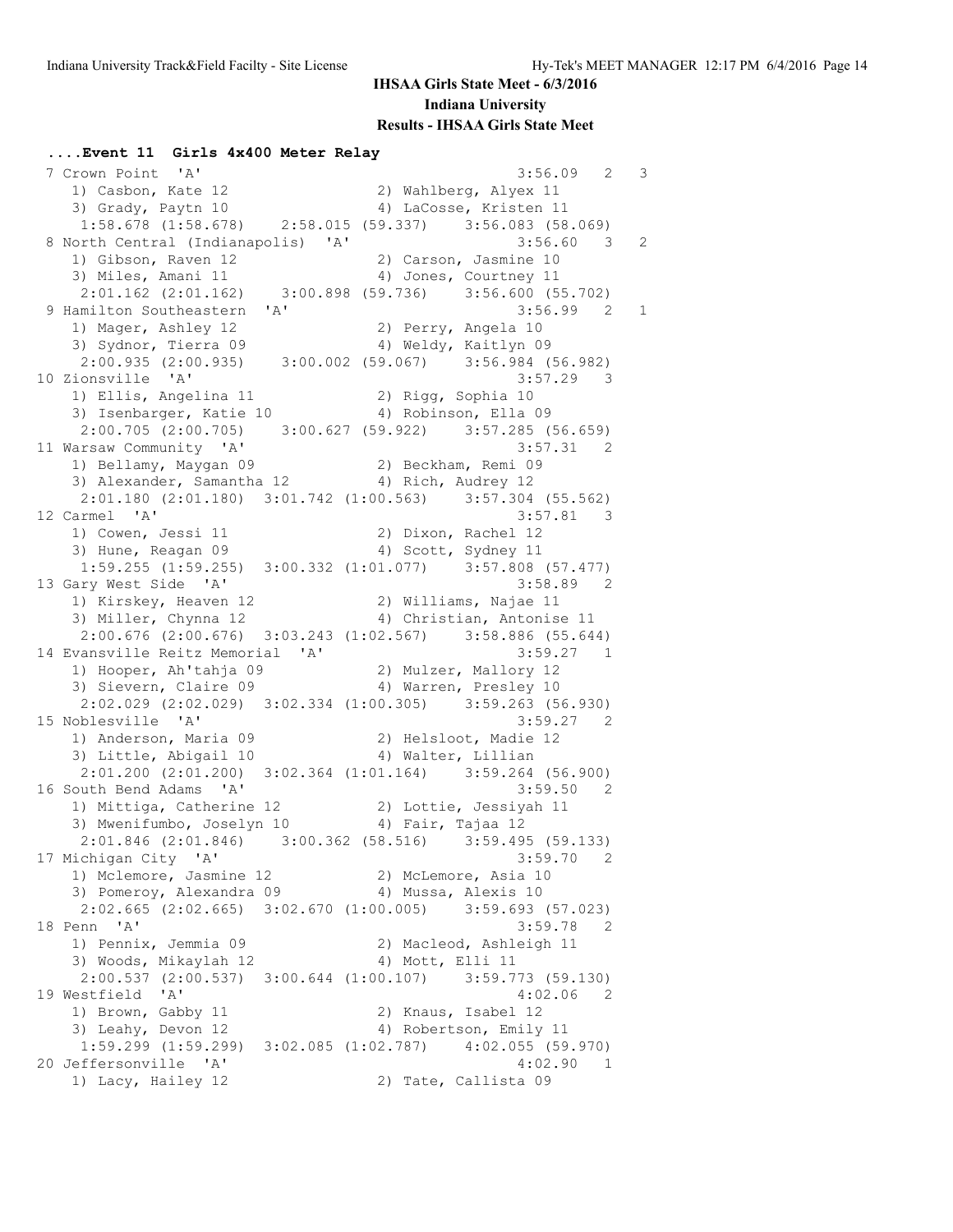#### **....Event 11 Girls 4x400 Meter Relay**

3) Williams, Asia 12 4) Henry, Jhala 11 2:02.565 (2:02.565) 3:06.250 (1:03.686) 4:02.894 (56.644) 21 Franklin Central 'A' 4:03.11 1 1) Day, Madison 10 2) Mitchell, Chessa 11 3) Reedus, Jada 09 4) Talhelm, Brooke 12 2:03.506 (2:03.506) 3:05.170 (1:01.665) 4:03.109 (57.939) 22 Floyd Central 'A' 4:04.98 1<br>1) Barba, Faith 10 4:04.98 2) Cox, Corinne 10 1) Barba, Faith 10 2) Cox, Corinne 10 3) Cox, Carmen 11 4) Fifer, Zoe 10 2:04.190 (2:04.190) 3:04.453 (1:00.263) 4:04.974 (1:00.521) 23 Greenfield-Central 'A' 4:05.02 1 1) Cook, Sydney 10 2) Flora, Amanda 12 3) Girolami, Savannah 12 4) Polster, Mackenzie 09 2:04.387 (2:04.387) 3:07.482 (1:03.095) 4:05.016 (57.535)<br>loomington South 'A' 4:07.56 1 24 Bloomington South 'A' 1) Hendricks, Senna 10 2) Bomba, Cydney 12 3) Lien, Camryn 11 4) Richards, Ellen 12 2:03.529 (2:03.529) 3:06.890 (1:03.362) 4:07.557 (1:00.667) 25 Fort Wayne Bishop Dwenger 'A' 4:08.07 1 1) Brelage, Abby 11 2) Gibson, Rachel 12 3) Weldon, Samantha 10 4) Wilson, Vanessa 10 2:05.820 (2:05.820) 3:09.201 (1:03.382) 4:08.065 (58.864) 26 Evansville Central 'A' 4:08.20 1 1) Brown, Emma 10 2) Coates, Jessica 11 3) Hodges, Errin 10  $\hskip1cm$  4) Lamberson, Kaleigh 09 2:05.585 (2:05.585) 3:06.319 (1:00.735) 4:08.195 (1:01.876) 27 Greencastle 'A' 4:10.63 1 1) Lemier-Maurichitch, Rose 12 2) White, Allison 12 3) Shuee, Bailey 09 4) Stoffregen, Seelye 09 2:06.148 (2:06.148) 3:08.755 (1:02.608) 4:10.622 (1:01.867)

#### **Event 12 Girls High Jump**

| Name                              |                                         |  |       |                                              |                                           | State: * 6-00 1985 Angela Bradburn, Norwell<br><b>Example 2</b> Year School Einals Points |  |
|-----------------------------------|-----------------------------------------|--|-------|----------------------------------------------|-------------------------------------------|-------------------------------------------------------------------------------------------|--|
| 1 Erwin, Corin 11 Munster         |                                         |  |       |                                              |                                           | 5-08.00 10                                                                                |  |
|                                   |                                         |  |       | 5-00 5-02 5-03 5-04 5-05 5-06 5-07 5-08 5-09 |                                           |                                                                                           |  |
|                                   |                                         |  |       | P O P O P O XO XXO XXX                       |                                           |                                                                                           |  |
| 2 Young, Erynn 12 Ben Davis       |                                         |  |       |                                              |                                           | $5 - 07.00$ 8                                                                             |  |
|                                   |                                         |  |       | 5-00 5-02 5-03 5-04 5-05 5-06 5-07 5-08      |                                           |                                                                                           |  |
|                                   |                                         |  |       | O O P O P O O XXX                            |                                           |                                                                                           |  |
| 3 Isenbarger, Katie 10 Zionsville |                                         |  |       |                                              |                                           | 5-06.00 7                                                                                 |  |
|                                   | 5-00 5-02 5-03 5-04 5-05 5-06 5-07      |  |       |                                              |                                           |                                                                                           |  |
|                                   | P O P O P O XXX                         |  |       |                                              |                                           |                                                                                           |  |
|                                   |                                         |  |       |                                              | 4 Schluttenhofer, Kayla 11 Benton Central | J5-06.00 6                                                                                |  |
|                                   | 5-00 5-02 5-03 5-04 5-05 5-06 5-07      |  |       |                                              |                                           |                                                                                           |  |
|                                   | O O XO O O O XXX                        |  |       |                                              |                                           |                                                                                           |  |
|                                   |                                         |  |       |                                              |                                           | 5 Wieligman, Sarah 12 Bloomington North 5-05.00 4.50                                      |  |
|                                   | 5-00 5-02 5-03 5-04 5-05 5-06           |  |       |                                              |                                           |                                                                                           |  |
| $\Omega$                          | O O O O XXX                             |  |       |                                              |                                           |                                                                                           |  |
| 5 Reed, Kaitlyn 11 Whitko         |                                         |  |       |                                              |                                           | $5 - 05.00$ 4.50                                                                          |  |
|                                   | 5-00 5-02 5-03 5-04 5-05 5-06           |  |       |                                              |                                           |                                                                                           |  |
| $\bigcirc$                        | $\begin{matrix} 0 & 0 & 0 \end{matrix}$ |  | O XXX |                                              |                                           |                                                                                           |  |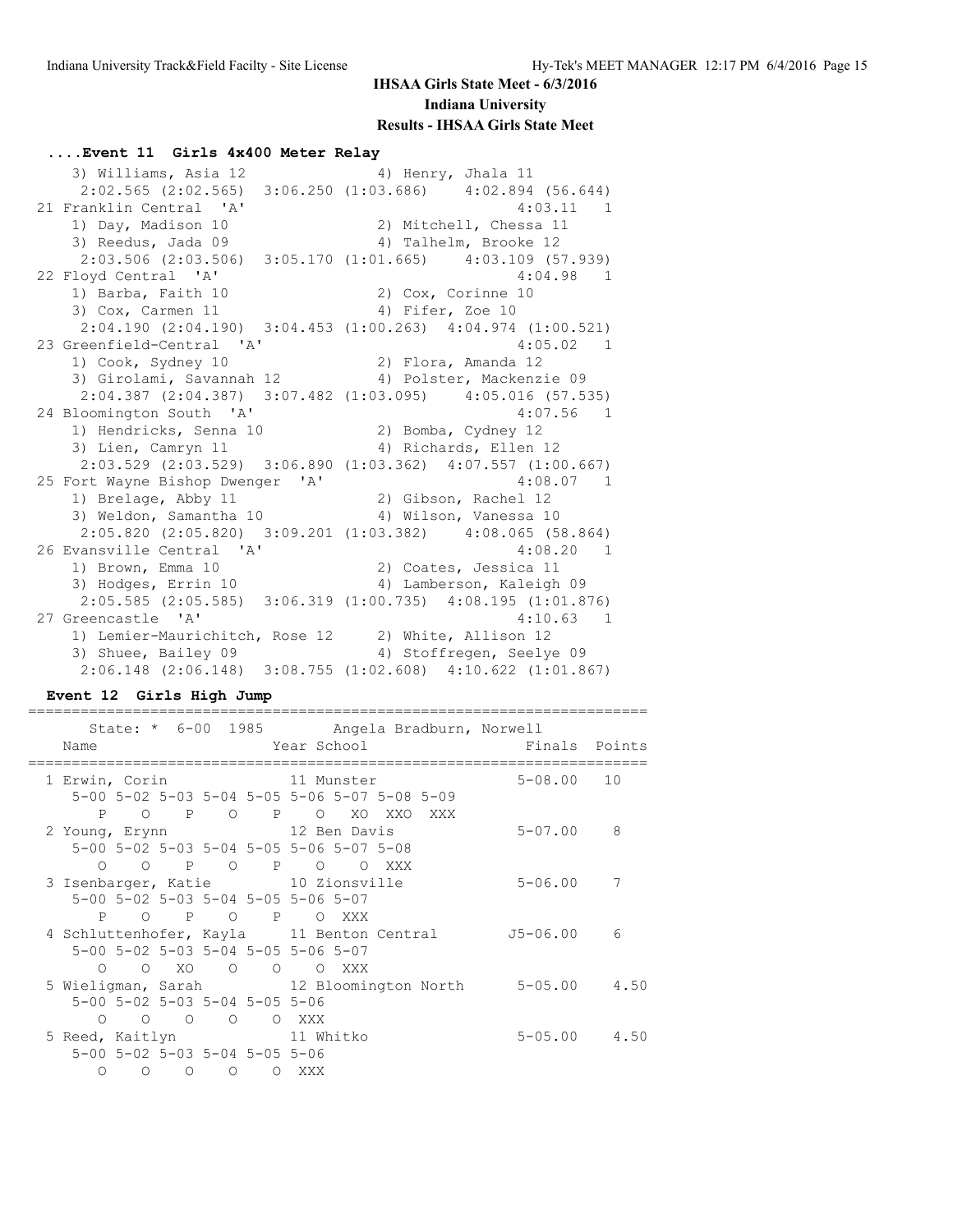| Event 12 Girls High Jump |                                              |  |  |                                                  |              |  |  |
|--------------------------|----------------------------------------------|--|--|--------------------------------------------------|--------------|--|--|
|                          |                                              |  |  | 7 Tyler, Shelby 69 Noblesville 55-05.00 2.50     |              |  |  |
|                          | $5-00$ $5-02$ $5-03$ $5-04$ $5-05$ $5-06$    |  |  |                                                  |              |  |  |
|                          | 0 0 0 0 XO XXX                               |  |  |                                                  |              |  |  |
|                          |                                              |  |  | 7 Sheridan, Megan 509 Zionsville 55-05.00 2.50   |              |  |  |
|                          | 5-00 5-02 5-03 5-04 5-05 5-06                |  |  |                                                  |              |  |  |
|                          | 0 0 0 0 XO XXX                               |  |  |                                                  |              |  |  |
|                          |                                              |  |  | 9 Jones, Paige 3 12 Vincennes Lincoln 55-05.00 1 |              |  |  |
|                          | $5-00$ $5-02$ $5-03$ $5-04$ $5-05$ $5-06$    |  |  |                                                  |              |  |  |
|                          | O O O XXO XO XXX                             |  |  |                                                  |              |  |  |
|                          |                                              |  |  | 10 Lana, Pham 11 Kokomo 55-05.00                 |              |  |  |
|                          | 5-00 5-02 5-03 5-04 5-05 5-06                |  |  |                                                  |              |  |  |
|                          | XO OXXO OXOXXX                               |  |  |                                                  |              |  |  |
|                          |                                              |  |  | 11 Sullivan, Emily 12 Ev Reitz Memoria 5-04.00   |              |  |  |
|                          | $5 - 00$ $5 - 02$ $5 - 03$ $5 - 04$ $5 - 05$ |  |  |                                                  |              |  |  |
|                          | O O P XXO XXX                                |  |  |                                                  |              |  |  |
|                          |                                              |  |  | 12 Ash, Alivia 12 Merrillville 5-03.00           |              |  |  |
|                          | 5-00 5-02 5-03 5-04                          |  |  |                                                  |              |  |  |
|                          | O O O XXX                                    |  |  |                                                  |              |  |  |
|                          | 12 Bell, Jenea                               |  |  | 11 Franklin Central 5-03.00                      |              |  |  |
|                          | 5-00 5-02 5-03 5-04                          |  |  |                                                  |              |  |  |
|                          | O O O XXX                                    |  |  |                                                  |              |  |  |
|                          | 14 Weston, Olivia                            |  |  | 10 Greenwood Community J5-03.00                  |              |  |  |
|                          | $5 - 00$ $5 - 02$ $5 - 03$ $5 - 04$          |  |  |                                                  |              |  |  |
|                          | O XO XO XXX                                  |  |  |                                                  |              |  |  |
|                          | 14 Orr, Heather                              |  |  | 11 Perry Meridian J5-03.00                       |              |  |  |
|                          | $5 - 00$ $5 - 02$ $5 - 03$ $5 - 04$          |  |  |                                                  |              |  |  |
|                          | O XO XO XXX                                  |  |  |                                                  |              |  |  |
|                          | 16 Murray, Mariah                            |  |  | 12 Bishop Chatard J5-03.00                       |              |  |  |
|                          | 5-00 5-02 5-03 5-04                          |  |  |                                                  |              |  |  |
|                          | XO XXO XO XXX                                |  |  |                                                  |              |  |  |
|                          | 17 Green, JeBria                             |  |  | 12 Fort Wayne Wayne J5-03.00                     |              |  |  |
|                          | 5-00 5-02 5-03 5-04                          |  |  |                                                  |              |  |  |
|                          | O O XXO XXX                                  |  |  |                                                  |              |  |  |
|                          | 18 Peters, Hailley                           |  |  | 11 Trinity Lutheran 5-02.00                      |              |  |  |
|                          | $5 - 00$ $5 - 02$ $5 - 03$                   |  |  |                                                  |              |  |  |
|                          | XO XO XXX                                    |  |  |                                                  |              |  |  |
|                          | 19 Miller, Deju                              |  |  | 12 Kokomo 55-02.00                               |              |  |  |
|                          | $5 - 00$ $5 - 02$ $5 - 03$                   |  |  |                                                  |              |  |  |
|                          | XO XXO XXX                                   |  |  |                                                  |              |  |  |
|                          | 20 Stewart, rachel                           |  |  | 10 Eastern (Pekin) 5-00.00                       |              |  |  |
|                          | $5 - 00$ $5 - 02$                            |  |  |                                                  |              |  |  |
|                          | O XXX                                        |  |  |                                                  |              |  |  |
|                          | 21 Monson, Emily                             |  |  | 09 Fishers                                       | $J5 - 00.00$ |  |  |
|                          | $5 - 00$ $5 - 02$                            |  |  |                                                  |              |  |  |
|                          | XO XXX                                       |  |  |                                                  |              |  |  |
|                          | 21 Phillips, Breanna                         |  |  | 11 Fort Wayne Northrop                           | $J5 - 00.00$ |  |  |
|                          | $5 - 00$ $5 - 02$                            |  |  |                                                  |              |  |  |
|                          | XO XXX                                       |  |  |                                                  |              |  |  |
|                          | 23 Tyler, Alex                               |  |  | 12 Lake Central                                  | $J5 - 00.00$ |  |  |
|                          | $5 - 00$ $5 - 02$                            |  |  |                                                  |              |  |  |
|                          | XXO XXX                                      |  |  |                                                  |              |  |  |
|                          | 23 Mack, Katie                               |  |  | 12 Columbus East                                 | $J5 - 00.00$ |  |  |
|                          | $5 - 00$ $5 - 02$                            |  |  |                                                  |              |  |  |
|                          | XXO XXX                                      |  |  |                                                  |              |  |  |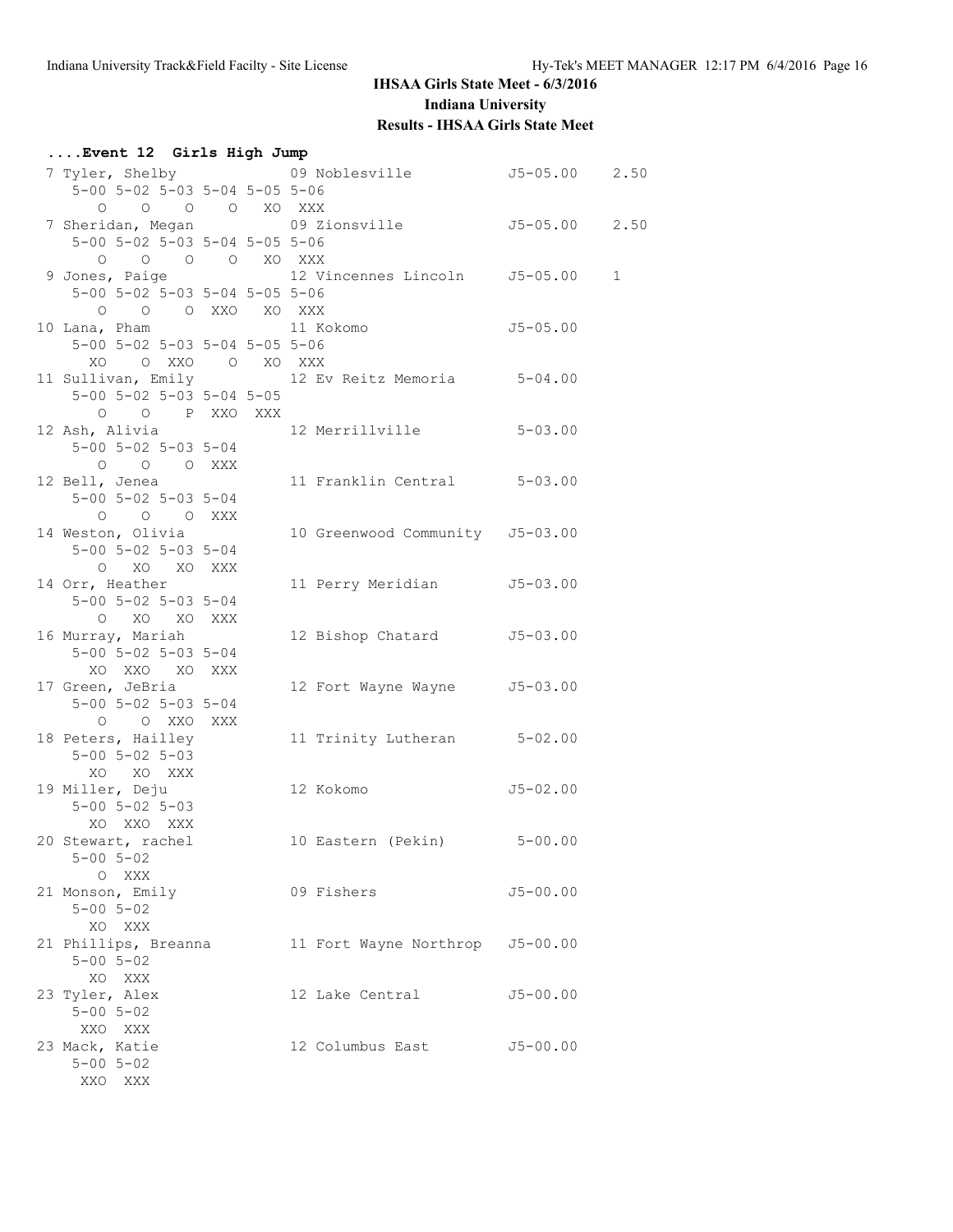| Event 12 Girls High Jump                                                                                                                         |                                   |                                        |                    |
|--------------------------------------------------------------------------------------------------------------------------------------------------|-----------------------------------|----------------------------------------|--------------------|
| 23 Wilson, Caroline                                                                                                                              | 10 Linton-Stockton J5-00.00       |                                        |                    |
| $5 - 00$ $5 - 02$                                                                                                                                |                                   |                                        |                    |
| XXO XXX                                                                                                                                          |                                   |                                        |                    |
| -- Vecrumba, Amber 11 Edgewood                                                                                                                   |                                   | NH                                     |                    |
| $5 - 00$<br>XXX                                                                                                                                  |                                   |                                        |                    |
| -- Koch, Karmen 10 Huntington North                                                                                                              |                                   | <b>In the Second State State State</b> |                    |
| $5 - 00$                                                                                                                                         |                                   |                                        |                    |
| XXX                                                                                                                                              |                                   |                                        |                    |
| -- Johnson, Megan 11 Bloomington South                                                                                                           |                                   | NH                                     |                    |
| $5 - 00$<br>XXX                                                                                                                                  |                                   |                                        |                    |
| -- Deryn, Alex 11 West Lafayette                                                                                                                 |                                   | DNS                                    |                    |
|                                                                                                                                                  |                                   |                                        |                    |
| Event 13 Girls Long Jump                                                                                                                         |                                   |                                        |                    |
| State: * 20-04 1986 Tonya Sedwick, Jeffersonville                                                                                                |                                   |                                        |                    |
| Name                                                                                                                                             | Year School The Manuscript School |                                        | Finals Wind Points |
| 1 Woods, Mikaylah 12 Penn 19-02.50 0.8 10                                                                                                        |                                   |                                        |                    |
| FOUL(0.9) $18-09.25(1.1)$ $18-02.75(-1.2)$ $19-02.50(0.8)$ $18-06(2.1)$ $19-00.25(0.9)$                                                          |                                   |                                        |                    |
| 2 Jungels, Jenna 12 Kankakee Valley 18-11.50 0.7 8                                                                                               |                                   |                                        |                    |
| 18-09.50(+0.0) 18-11.50(0.7) 18-08.50(-0.3) 18-06(1.1) FOUL FOUL                                                                                 |                                   |                                        |                    |
| 3 Mattox, Jaden 12 Harrison WL 18-08.00 0.8 7                                                                                                    |                                   |                                        |                    |
| $17-01(-0.4)$ $17-10.25(0.5)$ FOUL $(0.4)$ $18-01.50(+0.0)$ $17-09.50(+0.0)$ $18-08(0.8)$                                                        |                                   |                                        |                    |
| 4 Jordan, Cienna 12 Cathedral 18-04.75 0.8<br>$FOUL(0.7)$ 16-09(-0.6) 18-04.75(0.8) 17-07.75(-1.1) 17-05.50(-0.8) 16-03.75(0.9)                  |                                   |                                        | 6                  |
| 5 Hoosier, Prommyse 69 Warren Central 18-04.25 1.5                                                                                               |                                   |                                        | -5                 |
| FOUL $(-0.1)$ 18-04.25(1.5) 17-11.75(-0.7) FOUL 17-02(-0.1) 17-00(1.0)                                                                           |                                   |                                        |                    |
| 6 Saylor, Paige 11 Roncalli 18-02.25 0.1 4                                                                                                       |                                   |                                        |                    |
| $18-02.25(0.1) 18-00.75(1.7) 18-01.25(-0.8) 17-10(1.1) 18-00.75(-0.8) 18-02.25(-0.3)$                                                            |                                   |                                        |                    |
| 7 Mittiga, Catherine 12 South Bend Adams 18-01.25 0.5<br>18-01.25(0.5) 17-04.50(0.1) 17-07(-1.1) 17-06(1.2) 16-08.50(0.3) FOUL(1.3)              |                                   |                                        | 3                  |
| 8 Flowers, Nichole 10 LaPorte 18-00.00 0.9 2                                                                                                     |                                   |                                        |                    |
| FOUL(-1.4) $17-07.25(-0.3)$ $18-00(0.9)$ $17-01.50(0.4)$ FOUL(1.5) $16-09(-0.8)$                                                                 |                                   |                                        |                    |
| 9 Woodson, Ravon             12 Ben Davis             17-10.50 -0.5   1                                                                          |                                   |                                        |                    |
| $17-08.25(1.8)$ FOUL $(-0.3)$ $17-10.50(-0.5)$ FOUL $(0.1)$ $17-07.50(1.2)$ $17-06.50(-0.7)$                                                     |                                   |                                        |                    |
| 10 Lacy, Hailey 12 Jeffersonville 17-07.25 -0.2<br>$17-07.25(-0.2)$ $17-07.25(+0.0)$ $16-10.25(-1.4)$ $17-04.75(0.8)$ FOUL(-0.5) $16-10.50(0.3)$ |                                   |                                        |                    |
| 11 Alexander, Samantha 12 Warsaw Community 17-06.50 -1.5                                                                                         |                                   |                                        |                    |
| $17-05.75(0.4)$ FOUL $(0.5)$ $17-06.50(-1.5)$                                                                                                    |                                   |                                        |                    |
| 12 Moriarity, Lexie 10 East Noble                                                                                                                |                                   | $17 - 05.50 - 0.1$                     |                    |
| $17-05.50(-0.1)$ $16-11.50(0.4)$ $17-02.50(-0.5)$                                                                                                |                                   |                                        |                    |
| 13 Etgen, Cailyn<br>$17-03.75(-0.9)$ $17-05.25(0.6)$ $16-10.25(0.1)$                                                                             | 12 Carmel                         | $17 - 05.25$                           | 0.6                |
| 14 Williams, Kaylan                                                                                                                              | 12 Marion                         | $17 - 03.75$                           | 1.1                |
| FOUL $(-0.9)$ 17-03.50 $(-0.9)$ 17-03.75 $(1.1)$                                                                                                 |                                   |                                        |                    |
| 15 Martin, Abby                                                                                                                                  | 12 Martinsville                   | $17 - 01.75$                           | $-0.5$             |
| $16-06.50(0.4)$ $16-05.25(+0.0)$ $17-01.75(-0.5)$                                                                                                |                                   |                                        |                    |
| 16 Miller, Kerrigan                                                                                                                              | 11 Whiteland Community            | $17 - 01.25$                           | $-0.4$             |
| $15-06.50(-0.3)$ $16-00.50(0.6)$ $17-01.25(-0.4)$<br>17 Hathaway, Claire                                                                         | 12 Brownsburg                     | $17 - 01.00$                           | $-0.5$             |
| $17-00.25(-0.1)$ $16-00.25(0.4)$ $17-01(-0.5)$                                                                                                   |                                   |                                        |                    |
| 18 Muhammad, Kyara 11 Fort Wayne Northrop                                                                                                        |                                   | $17 - 00.50$                           | 0.3                |
| FOUL $(0.7)$ 17-00.50 $(0.3)$ FOUL $(-1.4)$                                                                                                      |                                   |                                        |                    |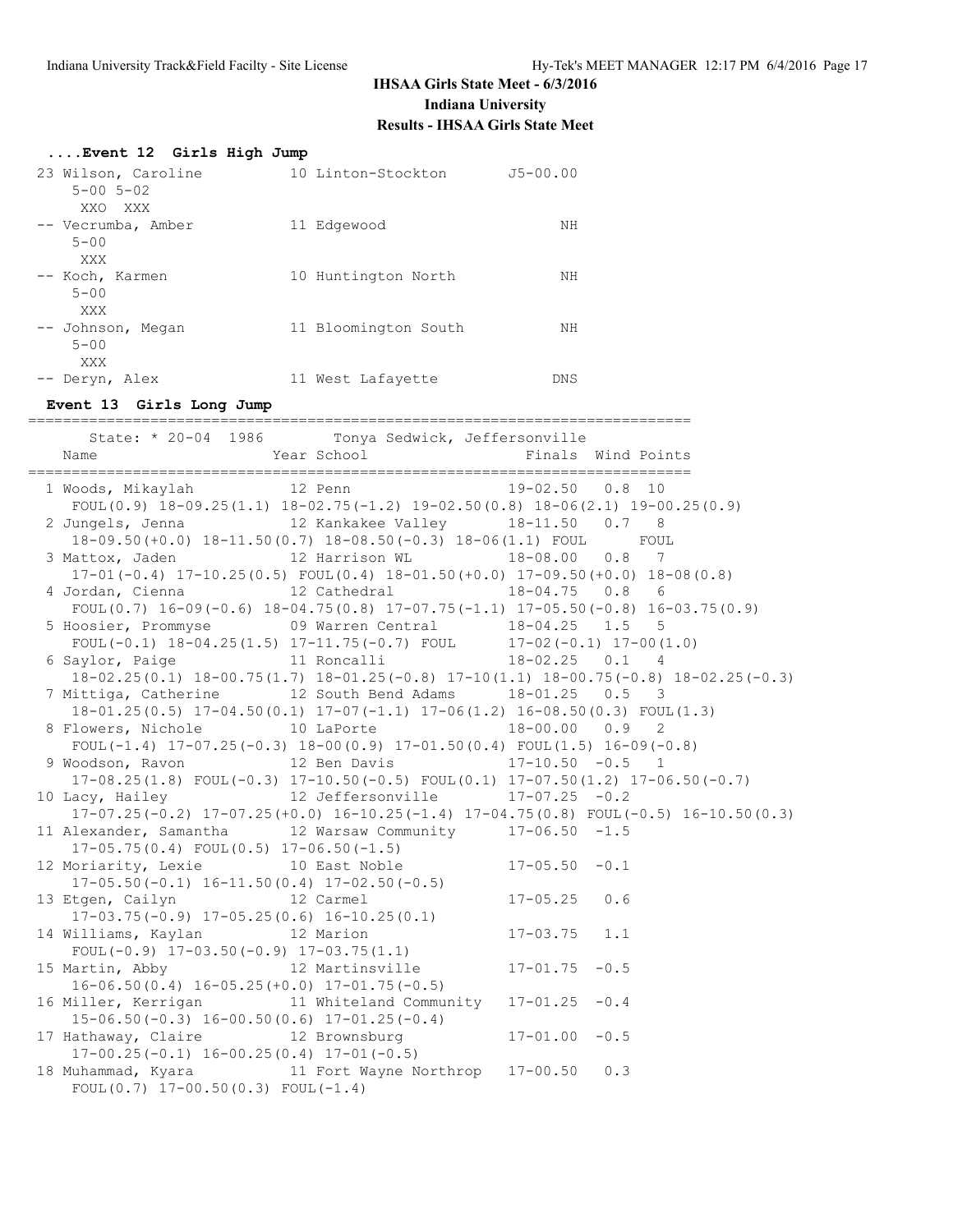# **....Event 13 Girls Long Jump**

| 19 Ehman, Emily                              | 12 Bloomington South 17-00.00 0.6                   |                    |  |
|----------------------------------------------|-----------------------------------------------------|--------------------|--|
| $16-09.75(-0.5)$ FOUL $(0.1)$ 17-00 $(0.6)$  |                                                     |                    |  |
| 20 Long, Meghan 69 Lake Central              |                                                     | $16 - 10.50 - 1.4$ |  |
|                                              | $16-10.50(-1.4)$ $15-11.75(-0.5)$ $15-10.50(0.2)$   |                    |  |
|                                              | 21 Perry, Ashley 12 Hamilton SE                     | J16-10.50 1.0      |  |
| FOUL $(+0.0)$ FOUL $(0.1)$ 16-10.50 $(1.0)$  |                                                     |                    |  |
|                                              | 22 Waggoner, Grace 69 Vincennes Rivet 16-09.75 -0.7 |                    |  |
| FOUL $(0.3)$ 16-03 $(0.2)$ 16-09.75 $(-0.7)$ |                                                     |                    |  |
| 23 Aguayo, Katelyn 12 Bremen                 |                                                     | $16 - 08.00 - 0.1$ |  |
| FOUL $(2.5)$ 16-08 $(-0.1)$ FOUL $(-1.5)$    |                                                     |                    |  |
| 24 Mockobee, Hallie 10 Boonville             |                                                     | $16 - 05.75 - 0.9$ |  |
| FOUL $(-0.6)$ 16-05.75(-0.9) FOUL $(0.4)$    |                                                     |                    |  |
| 25 Moore, Adrianna 10 Pike                   |                                                     | $16 - 01.75 + 0.0$ |  |
| FOUL FOUL 16-01.75(+0.0)                     |                                                     |                    |  |
| -- Davis, Kaitlyn                            | 11 Washington                                       | FOUL               |  |
| FOUL FOUL FOUL                               |                                                     |                    |  |
| -- Welch, Brittany                           | 09 Sheridan                                         | FOUL               |  |
| FOUL FOUL FOUL                               |                                                     |                    |  |

#### **Event 14 Girls Discus Throw**

=======================================================================

| State: * 168-06 2013 Adriana Brown, Lawrence Central                                   |               |              |
|----------------------------------------------------------------------------------------|---------------|--------------|
| Finals Points                                                                          |               |              |
| 1 Henderson, Essence 11 Lafayette Jefferson<br>124-11 149-04 138-00 140-00 FOUL 151-01 | $151 - 01$ 10 |              |
| 2 Hill, Sade 10 Perry Meridian 137-11 8<br>FOUL 128-02 137-11 136-00 129-01 137-05     |               |              |
| 3 Fitch, Kloee 11 Lakeland<br>134-05 131-02 FOUL FOUL 137-10 FOUL                      | $137 - 10$    | 7            |
| 4 Ochs, Madison 10 Valparaiso 125-08<br>FOUL 125-08 122-09 124-11 120-08 120-07        |               | 6            |
| 5 Lininger, Ashley 12 New Albany 124-10<br>114-02 FOUL 124-10 116-08 FOUL 124-10       |               | 5            |
| 6 Carter, Princess 11 Lawrence North<br>124-09 FOUL 122-06 110-10 120-09 111-11        | $124 - 09$    | 4            |
| 7 Castro, Kinsley 12 Franklin Community<br>123-09 FOUL 121-02 117-08 122-02 FOUL       | 123-09        | 3            |
| 8 Harris, Kaia and 11 West Lafayette<br>FOUL FOUL 122-10 113-09 112-08 FOUL            | $122 - 10$    | 2            |
| 9 Farley, Victoria 11 Portage<br>122-08 FOUL FOUL 108-02 97-06 95-10                   | $122 - 08$    | $\mathbf{1}$ |
| 10 Slaton, Delaney 11 Plainfield<br>FOUL 111-09 122-01 FOUL 116-11 121-01              | $122 - 01$    |              |
| 11 Ford, Nijah 10 N Central Ind<br>FOUL FOUL 119-08                                    | $119 - 08$    |              |
| 12 Sanders, Zion 11 Evansville Central<br>$106 - 01$ $112 - 00$ $116 - 00$             | $116 - 00$    |              |
| 13 Smith, Ashlynn 12 New Prairie<br>98-02 114-09 115-04                                | $115 - 04$    |              |
| 14 Brinkley, Princess 12 Cathedral<br>FOUL FOUL 113-11                                 | $113 - 11$    |              |
| 15 Coleman-turner, Beyoncey 09 Columbus East 113-01<br>FOUL 113-01 FOUL                |               |              |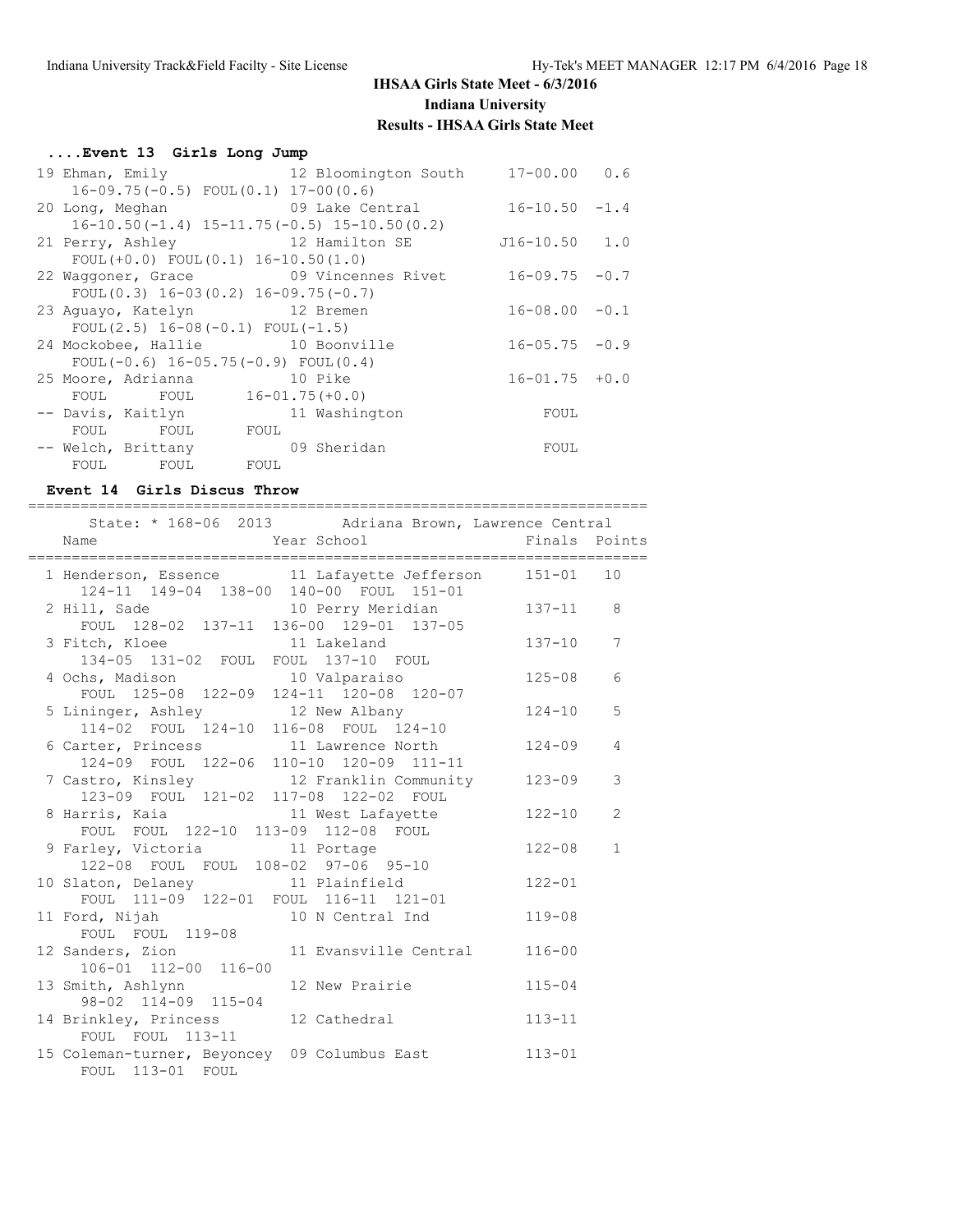| Event 14 Girls Discus Throw |                       |            |
|-----------------------------|-----------------------|------------|
| 16 Hagar, Andrea            | 12 Fairfield          | $112 - 06$ |
| 112-06 110-03 110-04        |                       |            |
| 17 Barlow, Kali             | 11 Zionsville         | $112 - 03$ |
| 102-11 95-03 112-03         |                       |            |
| 18 Horvath, Nicole          | 11 Plymouth           | $111 - 11$ |
| FOUL 111-07 111-11          |                       |            |
| 18 Moore, Arrianne          | 12 Southern Wells     | $111 - 11$ |
| 111-10 99-07 111-11         |                       |            |
| 20 Sims, Jaylinn            | 11 Ben Davis          | $109 - 01$ |
| 109-01 104-11 FOUL          |                       |            |
| 21 Warner, Carly            | 12 Tipton             | $109 - 00$ |
| 109-00 106-00 FOUL          |                       |            |
| 22 Greiwe, Seena            | 11 Columbus East      | $101 - 06$ |
| 95-06 87-04 101-06          |                       |            |
| 23 Underhill, Brynnan       | 12 Perry Central      | $100 - 10$ |
| 100-10 FOUL 94-07           |                       |            |
| 24 White, Hannah            | 12 Henryville         | $100 - 04$ |
| 100-04 FOUL 99-02           |                       |            |
| 25 Vaught, Trentity         | 11 Brownstown Central | $99 - 00$  |
| 99-00 FOUL FOUL             |                       |            |
| 26 Moore, Amy               | 12 Bloomington South  | $95 - 04$  |
| 92-11 95-04 91-05           |                       |            |
|                             |                       |            |
| -- Sorg, Alli               | 11 FW North Side      | FOUL       |
| FOUL FOUL FOUL              |                       |            |

#### **Event 15 Girls Shot Put**

#### ======================================================================= State: \* 50-09 2011 Tori Bliss, Portage Name Year School Finals Points ======================================================================= 1 Farley, Victoria 11 Portage 46-11.75 10 45-02.25 45-10.25 42-09.50 46-11.75 45-09.25 45-11.75 2 Kapitan, Abbey 12 Munster 45-06.75 45-07 45-08 44-08.75 44-10.25 43-08.25 3 Henderson, Essence 11 Lafayette Jefferson 45-01.00 7 45-01 42-02.75 41-08.50 44-08.50 FOUL FOUL 4 DeCamp, Paige 12 East Noble 42-05.75 6 41-05.75 FOUL 41-02.25 FOUL 41-03 42-05.75 5 Richhart, Alissa 12 Penn 41-08.00 5 FOUL 39-01 40-07 41-02.75 41-08 39-03.50 6 Fitch, Kloee 11 Lakeland 41-00.50 4 39-09.50 39-10.25 40-08 40-08 40-10 41-00.50 7 Tiney-Williams, Alicia 10 Fort Wayne Northrop 40-05.50 3 39-08.25 40-01 40-05.50 39-09.75 38-09.50 38-08.75 8 Anderson, Deysha 11 Warren Central 40-05.00 2 FOUL 40-05 38-11.25 39-04.75 39-01 FOUL 9 Carson, Katie 12 Roncalli 40-00.00 1 39-01.25 40-00 FOUL 39-03.25 38-07 39-04.50 10 Aguirre, Nancy 10 Decatur Central 39-09.75 38-02.50 39-09.75 FOUL FOUL 35-08.25 37-05.75 11 Skripsky, Rosemary 12 Bishop Chatard 39-08.00 38-10.50 38-07 39-08 12 Hill, Alexis 11 Perry Meridian 39-04.50 38-08.25 39-04.50 38-11.25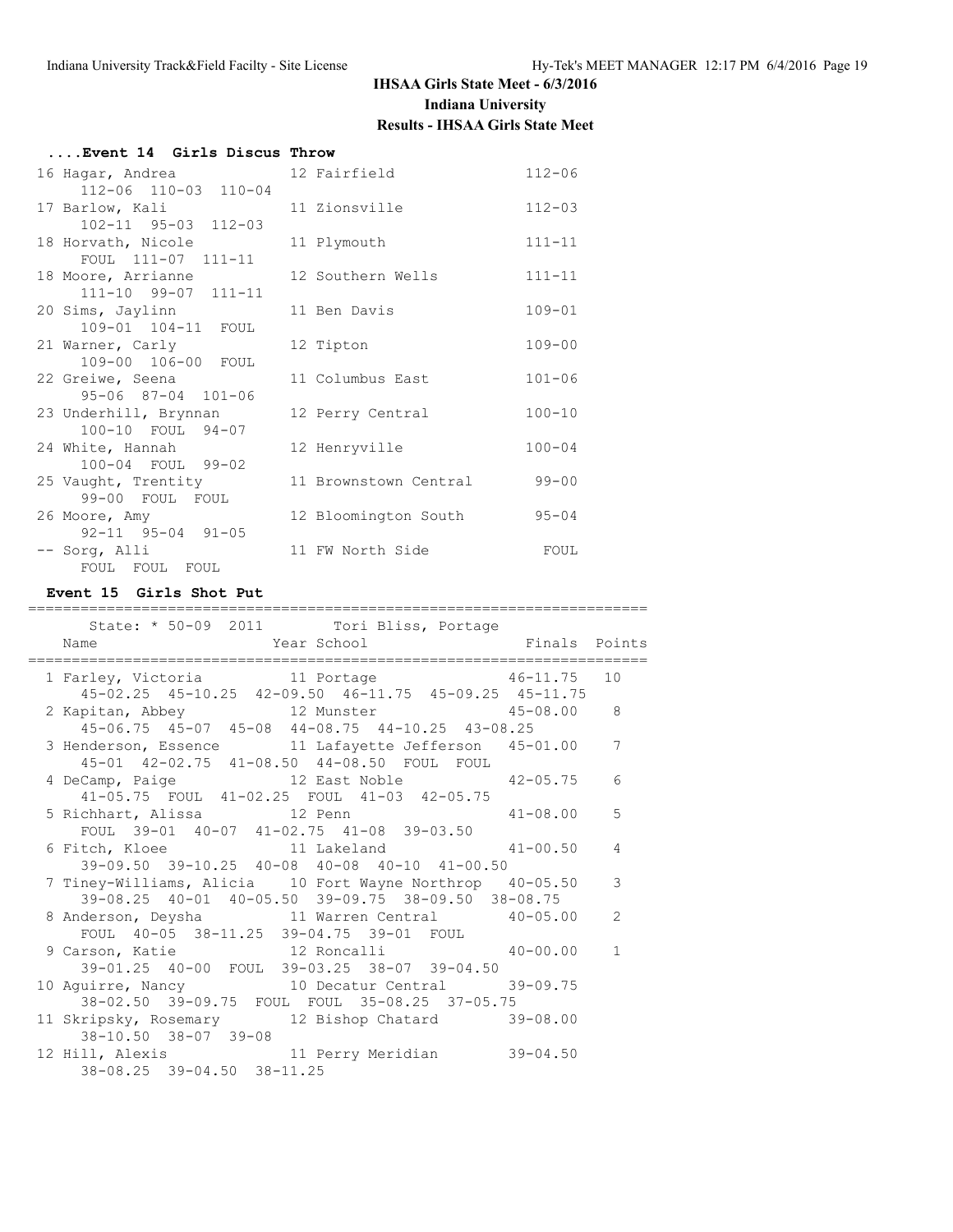| Event 15 Girls Shot Put                                                 |              |
|-------------------------------------------------------------------------|--------------|
| 13 Ruble, Kaycee 12 Eastern Hancock 39-00.00                            |              |
| $35 - 11$ $37 - 05.25$ $39 - 00$                                        |              |
| 14 Altmeyer, Sydney 12 Southridge                                       | $38 - 08.50$ |
| 38-08.50 37-06.25 36-10.25                                              |              |
| 15 Caldwell, Jada and 11 Westfield                                      | $38 - 05.50$ |
| 35-09.75 FOUL 38-05.50                                                  |              |
| 16 Weatherly, Ashley 69 West Lafayette 38-05.00                         |              |
| 38-05 37-05.25 37-05.50                                                 |              |
| 17 Cain, Lillie 11 New Palestine 37-11.50                               |              |
| $37 - 10.25$ 35-07.25 37-11.50                                          |              |
|                                                                         |              |
| 18 Decker, Emily 11 Elkhart Central 537-11.50<br>37-04.25 37-11.50 FOUL |              |
| 19 Smith, Ashlynn 12 New Prairie 37-01.50                               |              |
|                                                                         |              |
| $36-00.75$ $37-01.50$ $36-11.50$                                        |              |
| 20 Wilson, Daiva <b>12 Perry Meridian</b> J37-01.50                     |              |
| 37-01.50 FOUL FOUL                                                      |              |
| 21 Wilder, Janelle 11 Pike<br>35-09 35-03.50 36-08                      | $36 - 08.00$ |
|                                                                         |              |
| 22 Horvath, Nicole 11 Plymouth                                          | $36 - 00.25$ |
| 35-06 36-00.25 35-03.75                                                 |              |
| 23 Truesdell, Kalya (09 Jennings County 35-07.00                        |              |
| 35-07 34-06.75 34-07.75                                                 |              |
| 12 Henryville<br>24 White, Hannah                                       | $35 - 06.25$ |
| 35-03.25 35-02 35-06.25                                                 |              |
|                                                                         | $35 - 05.25$ |
| 25 Coleman, Brianna 12 McCutcheon<br>35-04.25 35-05.25 34-10.75         |              |
| 26 Oliver, Ashley 12 Corydon Central 35-01.50                           |              |
| 35-01.50 31-11.50 33-05.25                                              |              |
| 27 Walls, Elaina (10 Bloomington North 34-08.75)                        |              |
| $32-08$ $34-00$ $34-08.75$                                              |              |
|                                                                         |              |
| 28 Lininger, Ashley 12 New Albany                                       | $33 - 10.00$ |
| $32 - 04$ $33 - 02.50$ $33 - 10$                                        |              |

# **Event 16 Girls Pole Vault**

|                                           |  | Name                                       |            |                                           |            | Year School                                    |          |                                                 |         | State: * 13-06.25 2009 Ellie McCardwell, Pendleton Hts            |            | Finals Points |
|-------------------------------------------|--|--------------------------------------------|------------|-------------------------------------------|------------|------------------------------------------------|----------|-------------------------------------------------|---------|-------------------------------------------------------------------|------------|---------------|
|                                           |  |                                            |            |                                           |            |                                                |          |                                                 |         |                                                                   |            |               |
|                                           |  | 1 Brown, Sandra 12 Pike                    |            |                                           |            |                                                |          |                                                 |         | $12 - 09.00$ 10                                                   |            |               |
|                                           |  |                                            |            |                                           |            |                                                |          |                                                 |         | 10-00 10-06 11-00 11-03 11-06 11-09 12-00 12-03 12-06 12-09 13-04 |            |               |
|                                           |  | P                                          |            | P P P P O                                 |            |                                                |          | P XO                                            |         | $P$ and $P$ and $P$                                               | $\bigcirc$ | <b>XXX</b>    |
|                                           |  |                                            |            |                                           |            | 2 Holland, Maddie $11$ Madison $12-06.00$      |          |                                                 |         |                                                                   |            | 8             |
|                                           |  |                                            |            |                                           |            |                                                |          |                                                 |         | 10-00 10-06 11-00 11-03 11-06 11-09 12-00 12-03 12-06 12-09       |            |               |
|                                           |  |                                            | P P        |                                           |            | P 0 P 0                                        |          | $\Omega$                                        | $\circ$ | $\Omega$                                                          | XXX        |               |
| 3 May, Katrina 12 Columbus North 12-00.00 |  |                                            |            |                                           |            |                                                |          |                                                 |         |                                                                   |            |               |
|                                           |  |                                            |            |                                           |            |                                                |          | 10-00 10-06 11-00 11-03 11-06 11-09 12-00 12-03 |         |                                                                   |            |               |
|                                           |  | P                                          | $\bigcirc$ | $\overline{O}$                            |            | <b>P</b> O                                     | XXO      | XO                                              | XXX     |                                                                   |            |               |
|                                           |  | 4 Schrader, Zoe 12 Bishop Chatard 11-09.00 |            |                                           |            |                                                |          |                                                 |         |                                                                   |            | 6             |
|                                           |  |                                            |            | 10-00 10-06 11-00 11-03 11-06 11-09 12-00 |            |                                                |          |                                                 |         |                                                                   |            |               |
|                                           |  | P                                          | $\bigcirc$ | $\overline{O}$                            | $\circ$    | XXO                                            | $\Omega$ | XXX                                             |         |                                                                   |            |               |
|                                           |  |                                            |            |                                           |            | 5 Siciliano, Maria 10 West Lafayette J11-09.00 |          |                                                 |         |                                                                   |            | .5            |
|                                           |  |                                            |            | 10-00 10-06 11-00 11-03 11-06 11-09 12-00 |            |                                                |          |                                                 |         |                                                                   |            |               |
|                                           |  | P                                          | ∩          | XO                                        | $\bigcirc$ | XO.                                            | XXO      | XXX                                             |         |                                                                   |            |               |
|                                           |  |                                            |            |                                           |            |                                                |          |                                                 |         |                                                                   |            |               |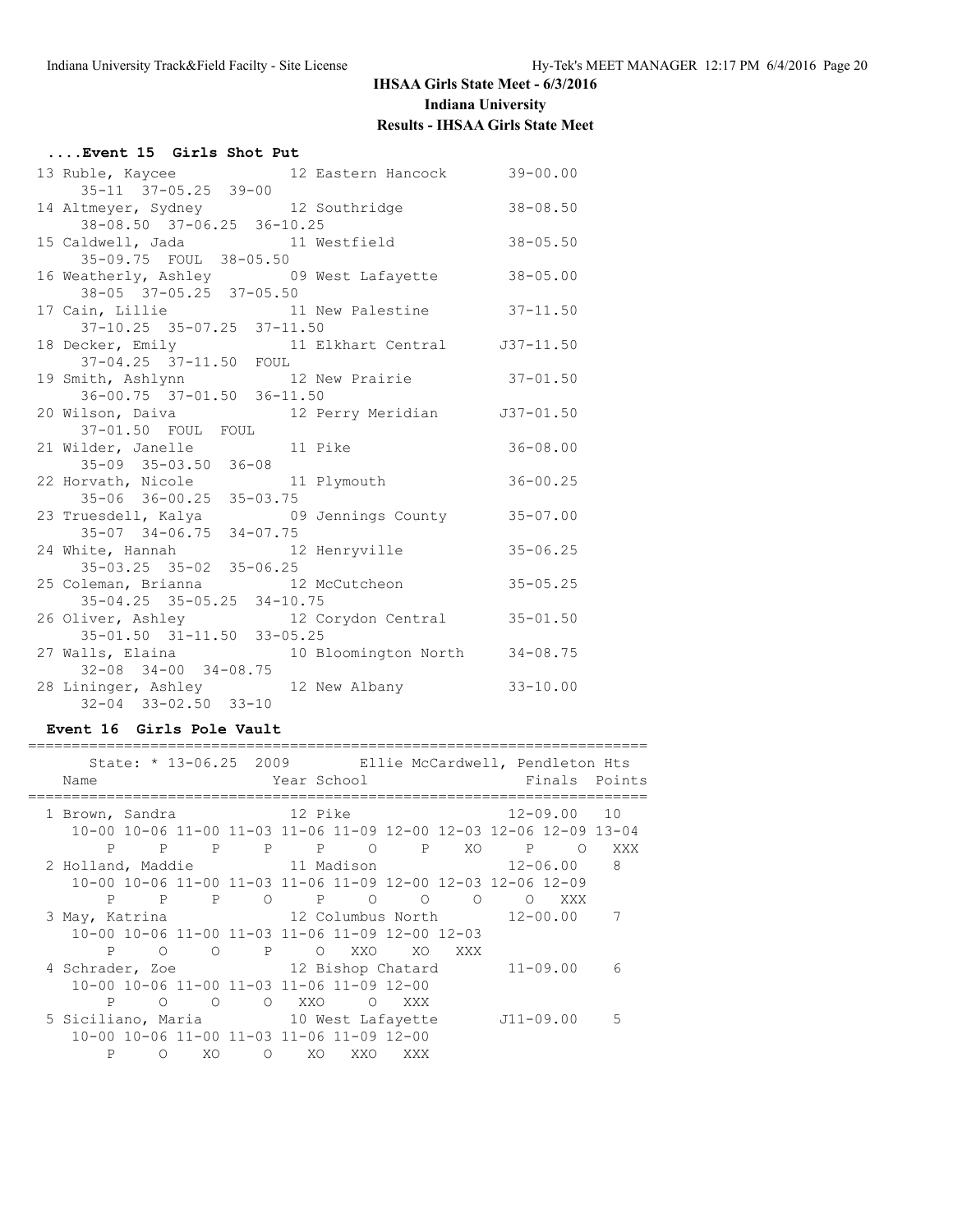# **....Event 16 Girls Pole Vault**

| 10-00 10-06 11-00 11-03 11-06 11-09      | 6 Pomasl, Emily 12 Logansport 11-06.00 4         |               |               |
|------------------------------------------|--------------------------------------------------|---------------|---------------|
| 0 0 XXO 0 0 XXX                          |                                                  |               |               |
|                                          | 7 Komasinski, Mandy 12 Crown Point 111-06.00     |               | $\mathcal{E}$ |
| 10-00 10-06 11-00 11-03 11-06 11-09      |                                                  |               |               |
|                                          |                                                  |               |               |
| XO O XO XO O XXX                         |                                                  |               |               |
|                                          | 8 Finley, Emily 12 Bloomington South J11-06.00   |               | 2             |
| 10-00 10-06 11-00 11-03 11-06 11-09      |                                                  |               |               |
| 0 0 XO 0 XXO XXX                         |                                                  |               |               |
|                                          | 9 Albright, Haley 12 Plainfield 11-03.00         |               | $\mathbf{1}$  |
| 10-00 10-06 11-00 11-03 11-06            |                                                  |               |               |
| $XO$ $O$ $O$ $O$ $XXX$                   |                                                  |               |               |
|                                          | 10 Diemer, Erin 11 Shelbyville 511-03.00         |               |               |
| 10-00 10-06 11-00 11-03 11-06            |                                                  |               |               |
| XO O XO O XXX                            |                                                  |               |               |
|                                          |                                                  |               |               |
|                                          |                                                  |               |               |
| 10-00 10-06 11-00 11-03 11-06            |                                                  |               |               |
|                                          |                                                  |               |               |
|                                          | 12 Stepanovic, Melanie 12 Lake Central 511-03.00 |               |               |
| 10-00 10-06 11-00 11-03 11-06            |                                                  |               |               |
| O O O XXO XXX                            |                                                  |               |               |
| 13 Sowonik, Carli 11 Hebron              |                                                  | $J11-03.00$   |               |
| 10-00 10-06 11-00 11-03 11-06            |                                                  |               |               |
| O O XO XXO XXX                           |                                                  |               |               |
| 14 Wilson, Maddie 10 Castle              |                                                  | $11 - 00.00$  |               |
| 10-00 10-06 11-00 11-03                  |                                                  |               |               |
| O O O XXX                                |                                                  |               |               |
|                                          |                                                  |               |               |
| 15 Pierce, Taylor 10 Tipton              |                                                  | $J11 - 00.00$ |               |
| 10-00 10-06 11-00 11-03                  |                                                  |               |               |
| O O XO XXX                               |                                                  |               |               |
| 16 Padan, Sarah                          | 12 TH South Vigo J11-00.00                       |               |               |
| 10-00 10-06 11-00 11-03                  |                                                  |               |               |
| XO XXO XO XXX                            |                                                  |               |               |
| 17 Wagner, Lauren                        | 11 Fort Wayne Northrop J11-00.00                 |               |               |
| 10-00 10-06 11-00 11-03                  |                                                  |               |               |
| XO XXO XXO XXX                           |                                                  |               |               |
|                                          | 12 Angola $10-06.00$                             |               |               |
| 18 Cranston, Ariana<br>10-00 10-06 11-00 |                                                  |               |               |
| O O XXX                                  |                                                  |               |               |
|                                          |                                                  |               |               |
| 18 Hewitt, Maysie                        | 12 Maconaquah 10-06.00                           |               |               |
| 10-00 10-06 11-00                        |                                                  |               |               |
| $\circ$<br>XXX<br>$\circ$                |                                                  |               |               |
| 20 Young, Megan                          | 10 Cardinal Ritter                               | $J10-06.00$   |               |
| 10-00 10-06 11-00                        |                                                  |               |               |
| O XXX<br>XO.                             |                                                  |               |               |
| 21 Barrett, Brittany                     | 12 Southmont                                     | $J10-06.00$   |               |
| 10-00 10-06 11-00                        |                                                  |               |               |
| $\circ$<br>XO<br>XXX                     |                                                  |               |               |
| 21 Capsha, Kayla                         | 12 Lake Central                                  | $J10-06.00$   |               |
| 10-00 10-06 11-00                        |                                                  |               |               |
|                                          |                                                  |               |               |
| $\circ$<br>XO<br>XXX                     |                                                  |               |               |
| 23 Rakes, Josie                          | 12 TH North Vigo                                 | $10 - 00.00$  |               |
| $10 - 00 10 - 06$                        |                                                  |               |               |
| O XXX                                    |                                                  |               |               |